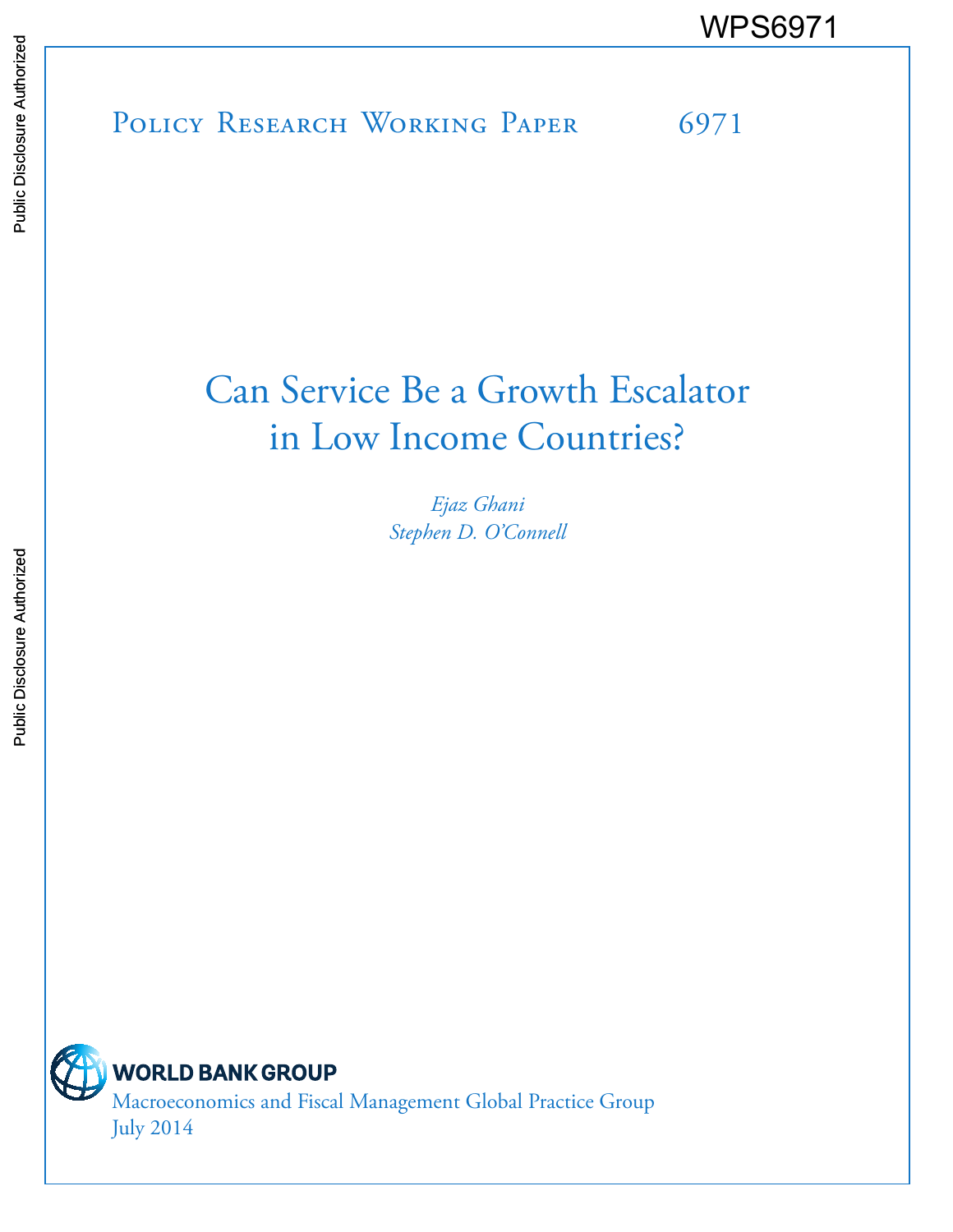### **Abstract**

Several high-level reports have raised the concern that low-income countries, especially in Africa, are experiencing premature de-industrialization. Have the latecomers to development missed the boat? Are they growing without any structural transformation? Not really. Although their manufacturing sector is not growing, they are benefitting from the Third Industrial Revolution which has enabled them to catch up faster. As services produced and

traded across the world expand with advances in technology and globalization, the possibilities for low-income countries to grow faster based on their comparative advantage increases. That comparative advantage can just as easily be in services as in manufacturing. Growth escalators faced by the Lions in Africa may turn out to be different than that experienced by the East Asian Tigers.

This paper is a product of the Macroeconomics and Fiscal Management Global Practice Group. It is part of a larger effort by the World Bank to provide open access to its research and make a contribution to development policy discussions around the world. Policy Research Working Papers are also posted on the Web at http://econ.worldbank.org. The authors may be contacted at EGhani@worldbank.org and Soconnell.wb@gmail.com

*The Policy Research Working Paper Series disseminates the findings of work in progress to encourage the exchange of ideas about development*  issues. An objective of the series is to get the findings out quickly, even if the presentations are less than fully polished. The papers carry the *names of the authors and should be cited accordingly. The findings, interpretations, and conclusions expressed in this paper are entirely those of the authors. They do not necessarily represent the views of the International Bank for Reconstruction and Development/World Bank and its affiliated organizations, or those of the Executive Directors of the World Bank or the governments they represent.*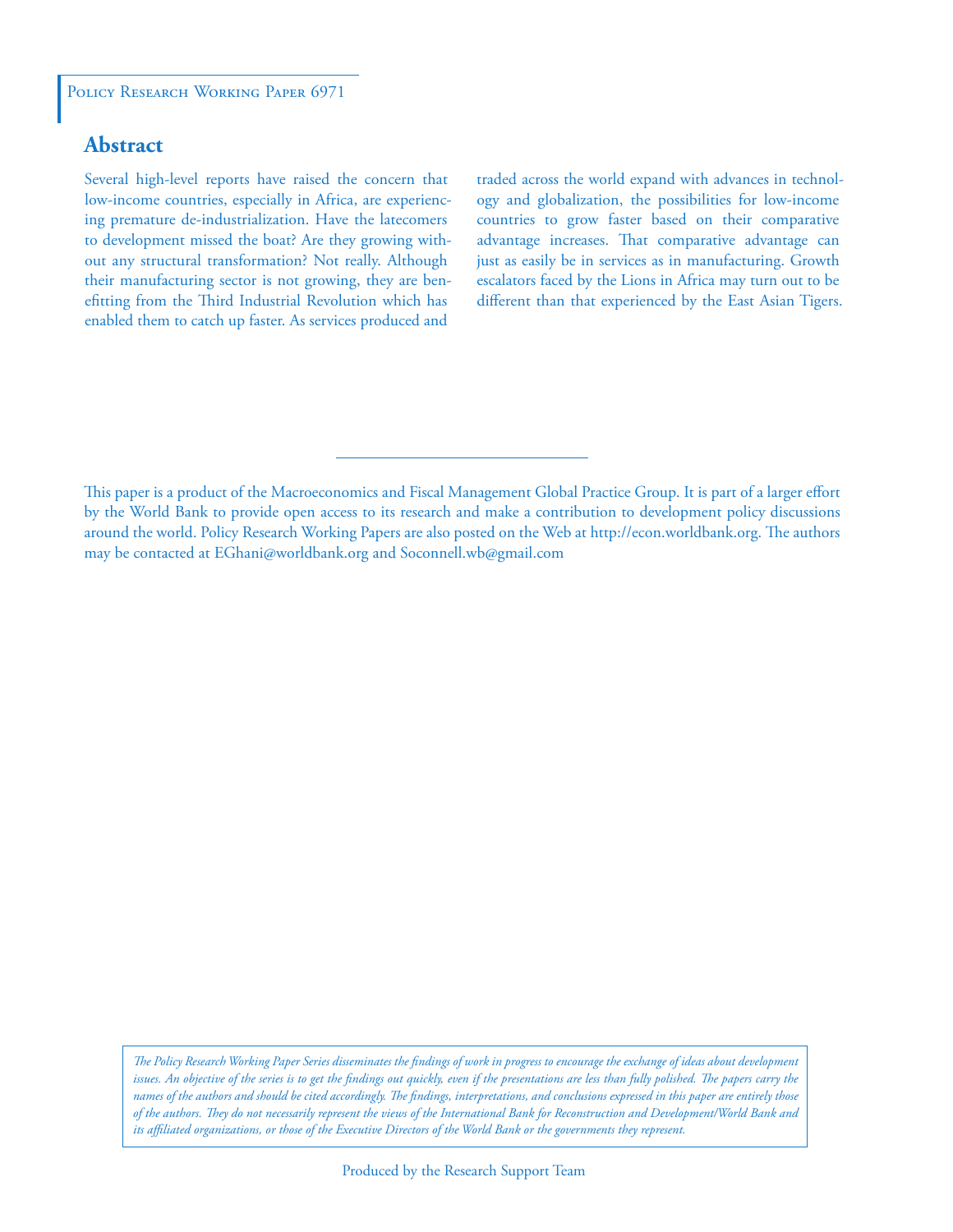# **Can Service be a Growth Escalator in Low Income Countries?**

Ejaz Ghani and Stephen D. O'Connell<sup>[1](#page-2-0)</sup>

**Key words:** economic growth, macroeconomic and structural policies, private sector development, trade, job.

**JEL:** O14, 024, 040, 047, 055, 024.

<span id="page-2-0"></span><sup>&</sup>lt;sup>1</sup> Ejaz Ghani is Lead Economist in Macroeconomics & Fiscal Management Global Practice Group at The World Bank. Stephen D O'Connell is a PhD candidate and Chancellor's Fellow in the Department of Economics at City University of New York Graduate Center. The authors are grateful for comments/suggestions to Otaviano Canuto, Guang Chen, Arti Grover, Marcelo Giugale, Franciso Ferreira, Homi Kharas, Satu Kahkonen, Jeff Lewis, Lars Moller, John Panzer, and Arvind Subramanian. Views expressed here are those of the authors and not of any institution they belong to. This paper is a product of the Macro and Fiscal Management Global Practice. It is part of a larger effort by the World Bank to provide open access to its research and make a contribution to development policy discussions around the world. Policy Research Working Papers are also posted on the Web at http://econ.worldbank.org. The authors may be contacted at Eghani@worldbank.org and Soconnell.wb@gmail.com.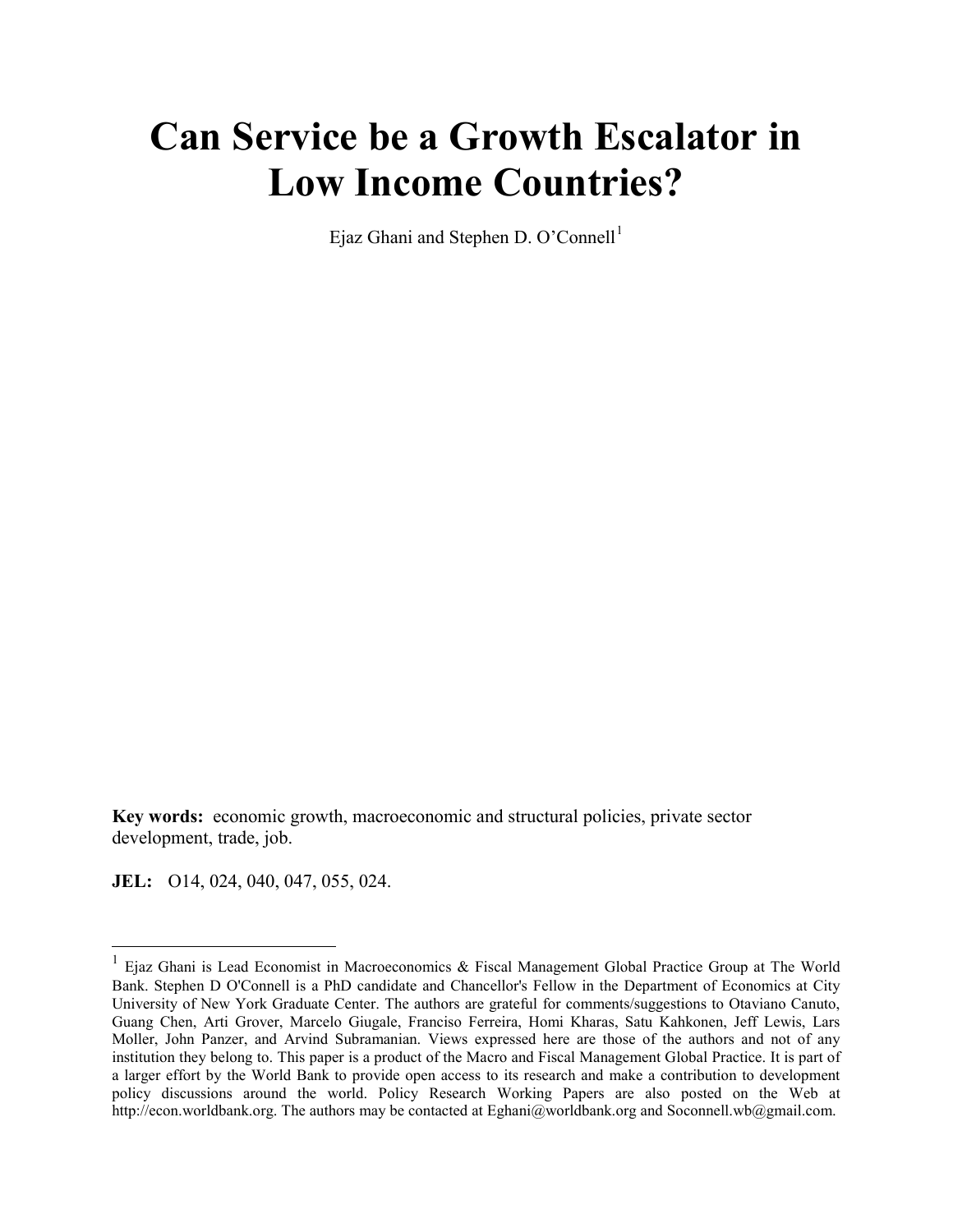## **1. Introduction**

It has been argued for more than 200 years that economic growth is associated with the manufacturing sector (Baumol 1967, Dercon 2014, Gelb 2014, Kaldor 1966, Rodrik and McMillan 2011, De Vries et al 2013, Winters 2010, UNIDO 2009). Services have been considered non-tradable, menial, low productivity, and low-innovation (McCredie and Bubner 2010). The East Asian Tigers are the classic success stories about how the conventional path to growth goes through industrialization.

However, this conventional path to development seems to have hit a road block in other regions, especially low income countries in Africa and South Asia. Indeed, several high level reports on Africa—the 2014 African Transformation Report, the African Union's Agenda 2063, the African Development Bank's long-term strategy, the UN Economic Commission for Africa's 2013 report, and UNCTAD's 2012 report—have all raised concern about limited industrialization and technological progress. Indeed, in many African economies, manufacturing—the sector that led rapid development in East Asia—is declining as a share of GDP. The worry is that without a major transformation, Africa's recent growth spurt may soon run out of steam.

The marginalization of Africa during a period when the East Asian Tigers grew rapidly has led some to wonder if the low income countries in Africa are doomed to failure. It has been argued that the "bottom billion may be trapped in poverty" (Collier 2007). They will have to wait for their turn, until the giant industrialisers like China become rich and uncompetitive in manufacturing. While these concerns are commendable, insightful, and well placed, the growth experience of low income countries suggest that manufacturing is not the only growth game in town. Services can also be dynamic and contribute to growth and jobs. Indeed, services are now contributing more than manufacturing to growth and jobs in both low and high income countries.

Technological changes have made manufacturing more capital and skill intensive. So, it is creating fewer jobs. Some form of pre-mature deindustrialization seems to have set in (Rodrik, 2013, Subramanian 2014). This might be because consumers and households in developed countries now spend a lot less on manufactured goods than they do on services. This can put a limit to how fast the latecomers to development can grow through industrialization. But there is no such limit in services.

Indeed, the globalization of services is a tip of the iceberg (Blinder 2006). While jobs in the industrial sector are shrinking globally, jobs in services continue to expand. There remains huge room to benefit from large services sectors. This does not mean that latecomers to development should give up on industrialization. They could pursue both.

The Third Industrial Revolution led by services can upset five long-held tenets of economic development.

• First, services have long been thought to be driven by domestic demand. They could not by themselves drive growth, but instead followed growth. Service trade was limited because it required close proximity and face-to-face interaction between the buyer and the seller. However, this is no longer the case, as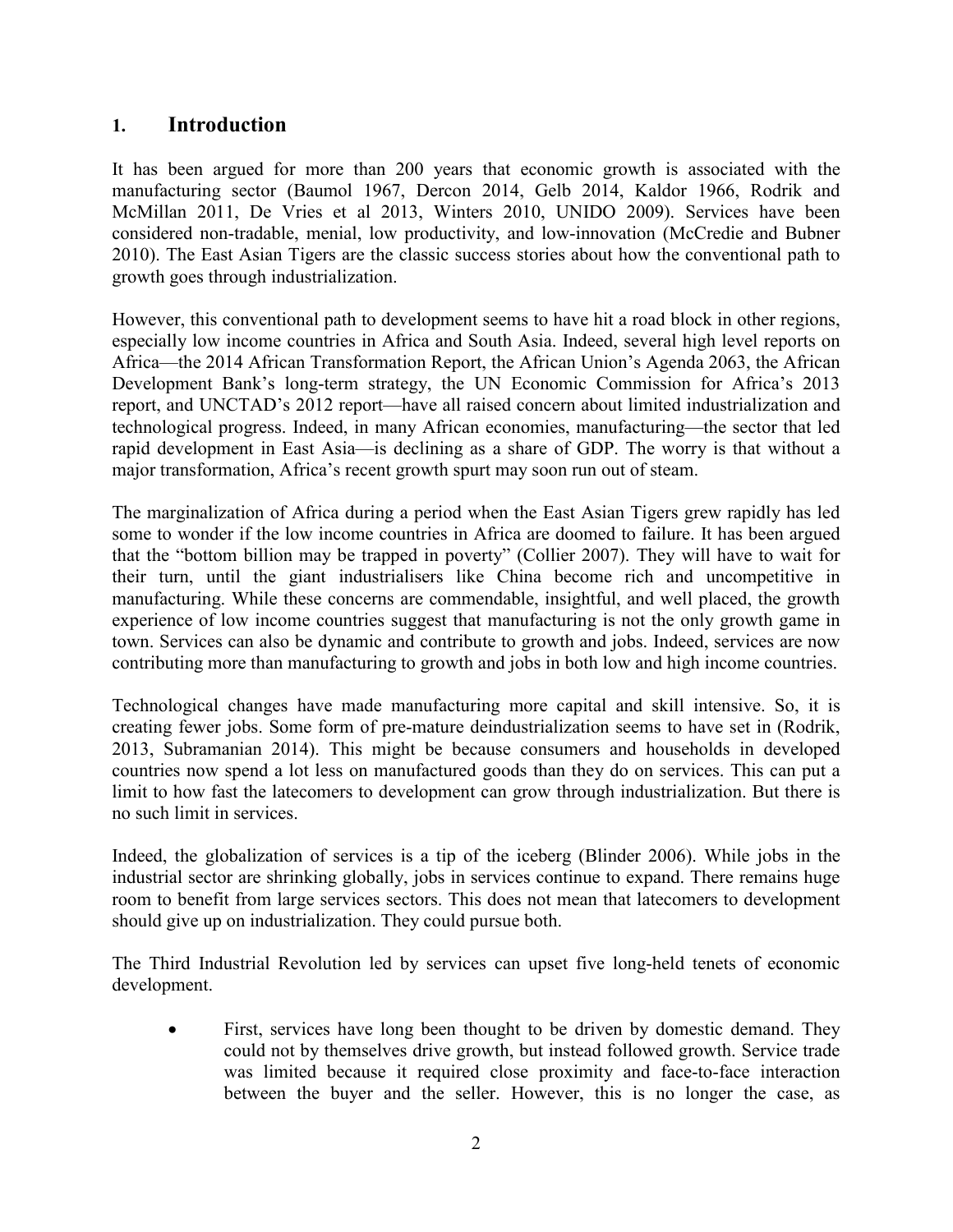technology allows services to be produced and traded just like goods (Bhagwati, 1984).

- Second, global trade in service has exploded, and it is growing much faster than trade in goods (Ghani 2010). The cost of trading services that could be digitized has fallen dramatically and services do not have to confront customs and other logistical barriers.
- Third, services were considered to have lower productivity than manufactures, and concentrated in informal sectors. However, technology, trade and supply chains have altered the characteristics of services. Innovations in communication and transport have contributed to global supply chains being extended into services, just as they have been extended into parts and components of manufactured goods.
- Fourth, it was thought that good jobs were created only in the manufacturing sector. This is no longer the case, be it in high or low income countries.
- Fifth, a service led growth is compatible with greener, inclusive, and more gender friendly growth.

The fact that service is no longer characterized by low productivity has been well documented in the growth literature on developed economies. Wölf (2005) shows that in 30 OECD member countries, services value added share have steadily increased. While traditional service (social and personal services and hotels and restaurants) have registered weak productivity growth rates, modern services (transport, financial intermediation, and telecommunication services) have registered growth rates comparable to those of some high-growth industries within manufacturing.

The heterogeneity of the services sector is also confirmed in the work by Jorgenson and Timmer (2011) for a sample of European Union countries, the U.S.A. and Japan. Maroto-Sánchez and Cuadrado-Roura (2009) have also identified important disparities in terms of productivity levels and performance across services sectors, with communications and transport in the European countries or wholesale and retail and financial services in the United States showing improvements comparable to those of manufacturing. There is similar evidence that services are now contributing more than manufacturing to growth, jobs and poverty reduction developing countries, although this has still not been widely accepted (*Economics* [focus: The](http://www.google.com/url?sa=t&rct=j&q=&esrc=s&frm=1&source=web&cd=1&cad=rja&uact=8&ved=0CCAQFjAA&url=http%3A%2F%2Fwww.economist.com%2Fnode%2F18712351&ei=Amq1U4jPB4issQTLnoA4&usg=AFQjCNEBSEVjTF-d2BLr9xJN30rdCvgflg&sig2=qPcEQFaFHDzp0PatKXFgMQ&bvm=bv.70138588,d.cWc) *service* [elevator | The](http://www.google.com/url?sa=t&rct=j&q=&esrc=s&frm=1&source=web&cd=1&cad=rja&uact=8&ved=0CCAQFjAA&url=http%3A%2F%2Fwww.economist.com%2Fnode%2F18712351&ei=Amq1U4jPB4issQTLnoA4&usg=AFQjCNEBSEVjTF-d2BLr9xJN30rdCvgflg&sig2=qPcEQFaFHDzp0PatKXFgMQ&bvm=bv.70138588,d.cWc) *Economist*, 2011).

What does all of this mean for the late comers to development in Africa? The promise of the service revolution is that the latecomers to development do not have to wait for their turn to get started, after China and other East Asian Tigers have become uncompetitive. The globalization of service provides another opportunity for them to find niches, beyond manufacturing, where they can specialize, scale up and achieve explosive growth, just like the East Asian Tigers did in manufacturing. The core of the argument is that as the services produced and traded across the world expand with globalization, the possibilities for low income countries to develop based on their comparative advantage expand. That comparative advantage can just as easily be in services as in manufacturing.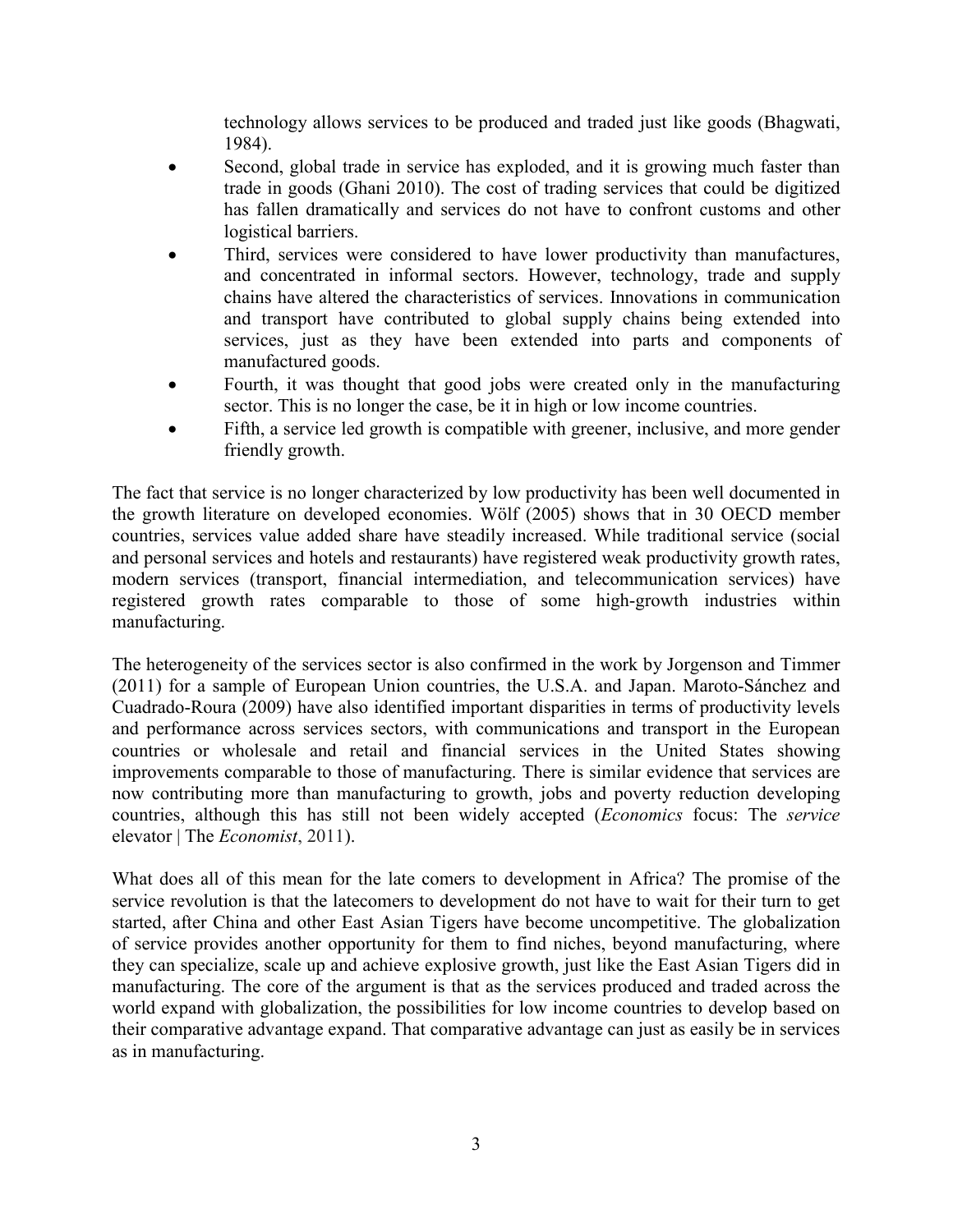Although the same set of general non-distortionary policies is as important for services as for manufacturing, specific strategies for services matter. Services, just like manufacturing, need more investments in physical infrastructure (a stronger communication/transport backbone), human infrastructure (skills and education), good entrepreneurship, and trade connectivity.

Services are becoming an active component of industrial policy in many developing countries. Local industry associations now give services a seat at the policy table. Policy makers are no longer one-dimensional and just focused on manufacturing-based growth. So the latecomers to development also need a much broader growth agenda than the East Asian Tigers did.

Some caution, however, should be exercised in how one interprets the evidence presented here.

- First, the dividing line between manufacturing and services is becoming increasingly blurred. There is an increased unbundling of manufacturing and the divestiture of services that were once included in manufacturing value added. But this cannot explain why service sector is growing much faster compared to the manufacturing sector.
- Second, this paper does not argue that service is superior to manufacturing, or the other way round. The latecomers to development now have many more levers to pull. It might be the case that the service growth surge in Africa and in other low income countries is merely reflecting a *catch-up* given that services were more backward to start with.
- Third, the landscape on the effects of technology on growth and employment patterns across different sectors is still at an early stage and rapidly evolving (Autor, 2014).

While the effect of trade competition is growing over time, the effect of technology has shifted from automation of production activities in the manufacturing sector towards computerization of information-processing tasks in the service sector. Technology does not necessarily imply fewer jobs, if it makes more goods and services tradable. The key policy message of this paper is that the low income countries now need a broader agenda on growth. They need not be a one-trick pony.

The rest of this paper is organized as follows. Section 2 examines the growth escalators in low income countries during the last two decades. Section 3 links growth to structural transformation. Section 4 switches to jobs, and examines evolving trends in jobs in both manufacturing and services sectors. Section 5 focuses on entrepreneurship, as most jobs are created by young and new firms that take advantage of technology, better infrastructure and an enabling business environment. Section 6 examines the changing face of globalization and compares trade policy with trade outcomes. Section 7 explores the link between growth and poverty. Section 8 concludes with a policy agenda.

# **2. Growth Escalators, Convergence, and Divergence**

The literature on growth convergence and divergence is vast and deep. Some have argued that divergence is persistence. Lant Pritchett in his paper, ["Divergence, Big Time"](http://www.econ.psu.edu/%7Eaur10/Econ%20570%20Fall%202009/Pritchett%20JEP%201997.pdf) has argued that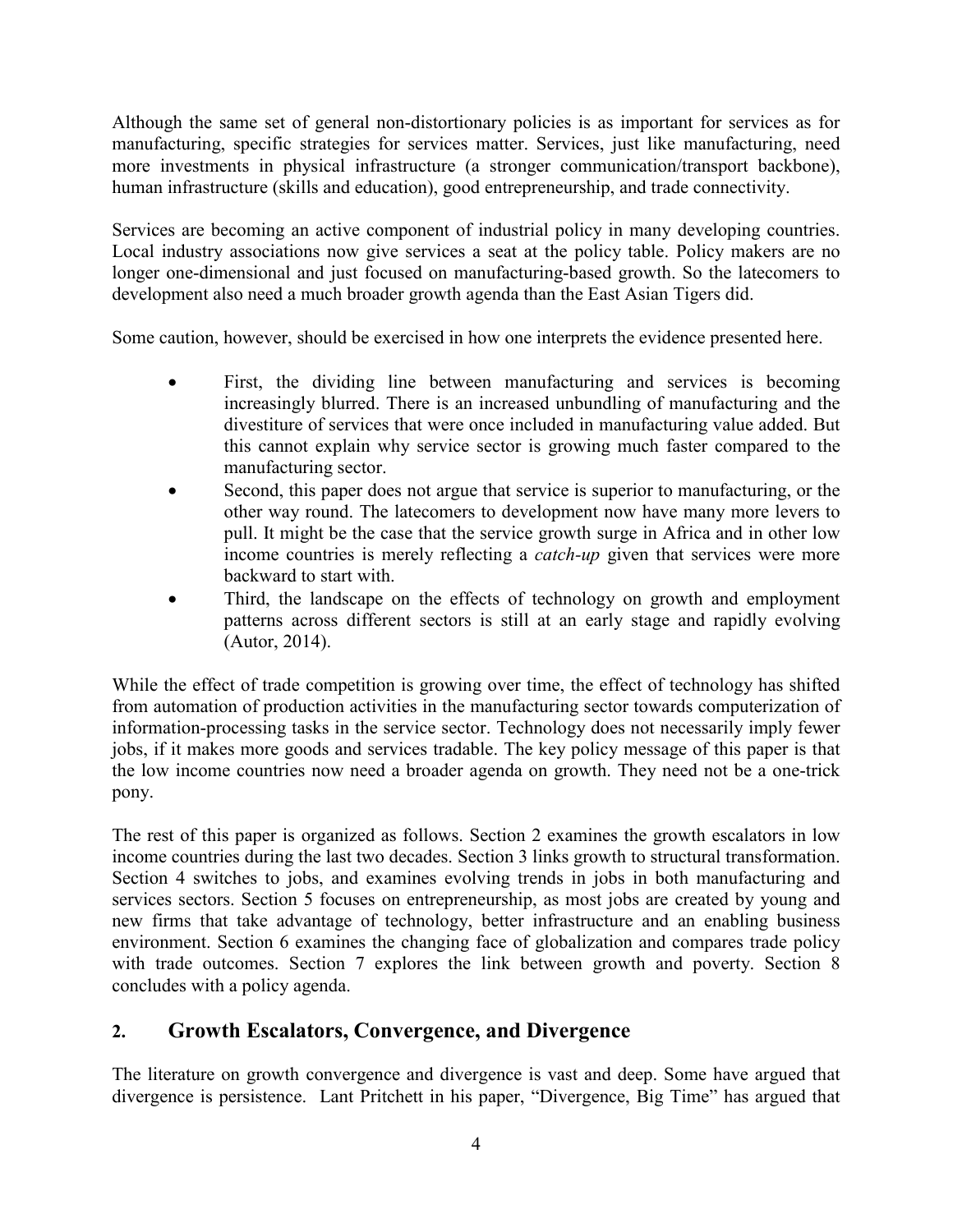backwardness appeared to carry severe disadvantages that generated long-term divergence between the growth in per capita incomes of developing countries compared to rich countries. Others have found evidence in favor of convergence. Arvind Subramanian, in his paper, ["The](http://www.gcf.ch/wp-content/uploads/2013/06/GCF_Subramanian-working-paper-3_-6.17.13.pdf) [hyper-globalization of Trade and its Future"](http://www.gcf.ch/wp-content/uploads/2013/06/GCF_Subramanian-working-paper-3_-6.17.13.pdf), has argued in favor of convergence, since the number of developing countries experiencing catch-up has more than trebled (from 21 to 75 countries) and the rate of average catch-up has doubled from 1.5 percent per year to over 3 percent.

However, what has been overlooked in this debate is the role that different sectors have played in growth convergence. Do manufacturing or services play a greater role in growth convergence? Data shows that global growth convergence has continued unabated during the last two decades. Just like the East Asian Tigers, the Lions of Africa are growing faster than the developed economies. However, the growth escalators for the Lions in Africa are turning out to be different compared to the East Asian Tigers. The East Asian Tigers benefitted from the manufacturing sector. The latecomers to development have benefitted more from the service sector.

Figure 1 plots growth in service labor productivity for 100 countries--both developed and developing--on the vertical axis, and initial service labor productivity on the horizontal axis. The fitted line is a downward sloping line implying that low income countries in Africa that started with a lower level of labor productivity in services, and were further away from the global labor productivity frontier, have experienced a much faster catch up and growth in service labor productivity. Take Ethiopia for example, a latecomer to development in Africa. It is above the trend line, as are China and India. Ethiopia remains above the trend line even when estimates are changed from linear to non-linear regressions. This is good news for low income countries. They have more room to catch-up, and they are doing it faster, quicker, better, and smarter.

Figure 2 plots growth in manufacturing labor productivity on the vertical axis and initial labor productivity on the horizontal axis. The fitted line is also downward sloping implying that latecomers to development that started with a lower level of labor productivity in manufacturing have also experienced a faster growth in productivity. Unfortunately, many latecomers to development in Africa are well below the trend line, implying a much slower progress in the manufacturing sector compared to the East Asian Tigers which are above the line.

What is striking when one compares figures 1 and 2 is that the growth convergence story in services is comparable to, if not stronger than manufacturing, i.e., the convergence line is much steeper in service than in manufacturing. This would suggest that growth escalator and catch up in services can be much stronger than in manufacturing. Latecomers to development stand to benefit much more from services sectors.

However, the latecomers to development should not ignore other sectors. The global growth convergence narrative on agriculture is distressing. There is no growth convergence in agriculture. The fitted line linking productivity growth in agriculture with initial productivity level is flat or even upward sloping. This means that labor productivity growth in agriculture has remained low in Africa and in other low income countries, and is not catching up with more developed economies, unlike in services or manufacturing sectors. This is a big concern.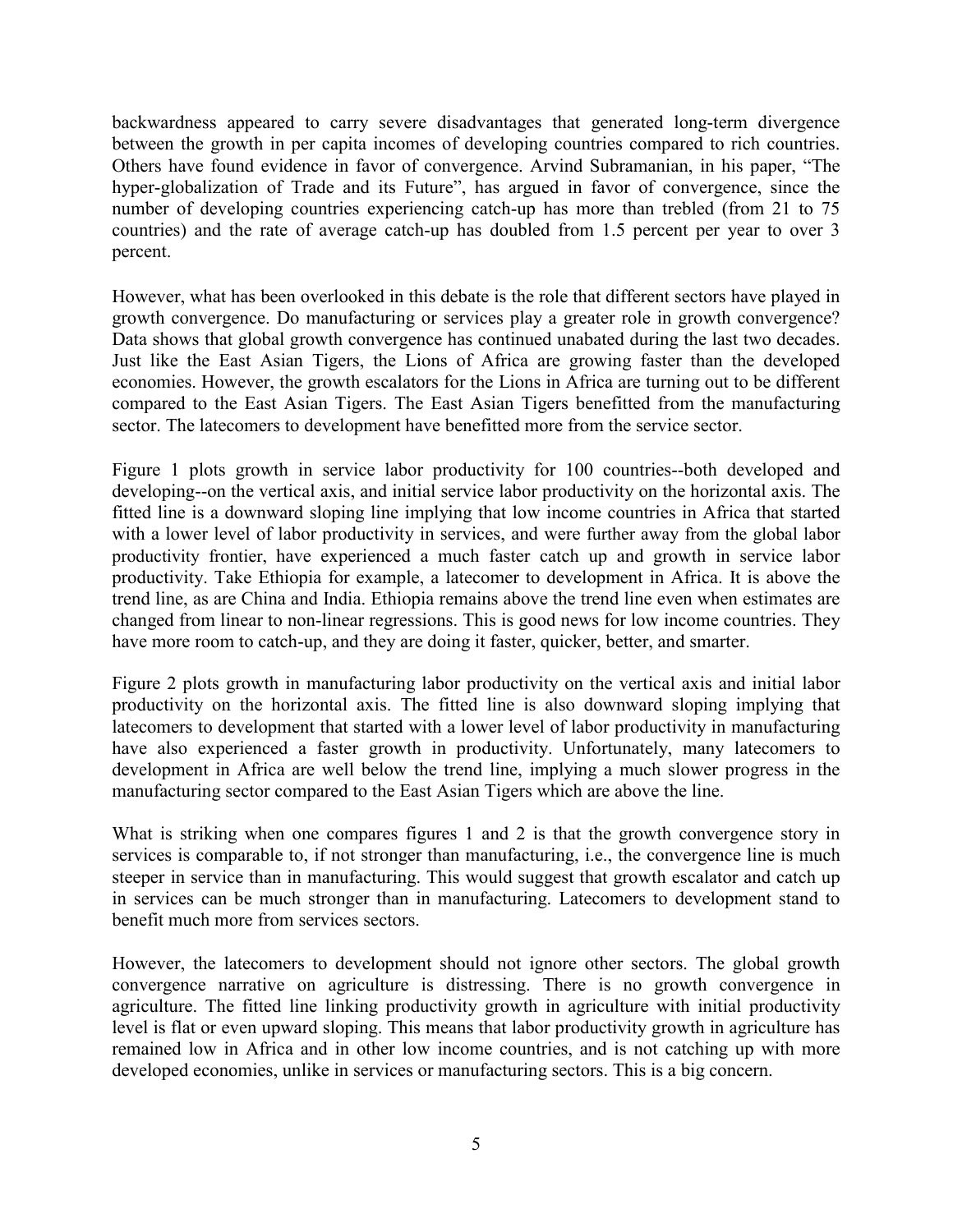

**Figure 1: Global Growth Convergence in Service is much faster**

Source: World Development Indicators. Ethiopia data from Martins (2014). Labor productivity calculated by the ratio of total sector value-added t employment in sector. Underlying accounts are in 2005 constant international USD. Values taken from earliest year available from 1990-1993 and available from 2005-9. Overall conclusions do not change if line is quadratic or cubic in ln(initial VA per worker).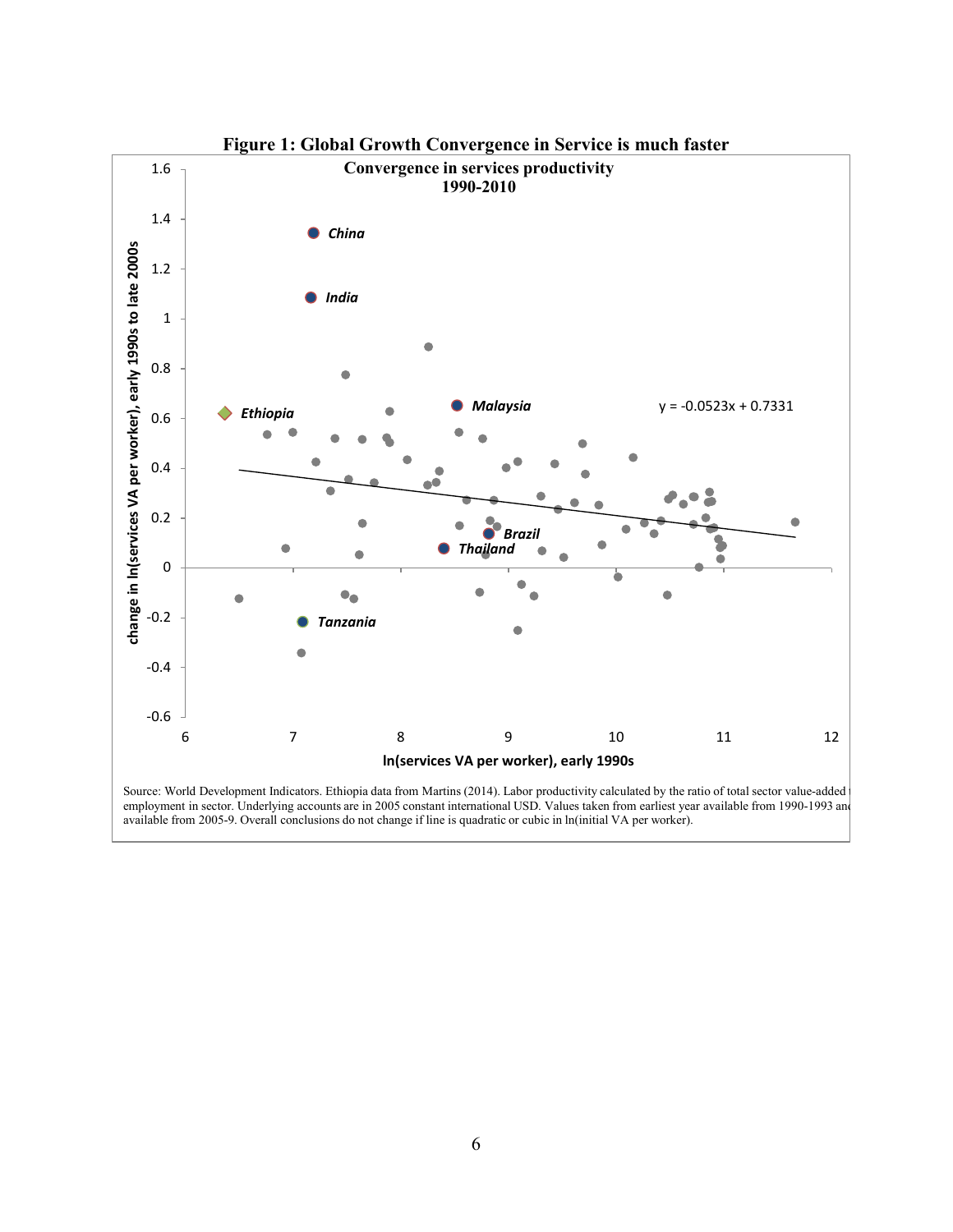



in sector. Underlying accounts are in 2005 constant international USD. Values taken from earliest year available from 1990-1993 and latest year available fr Overall conclusions do not change if line is quadratic or cubic in ln(initial VA per worker).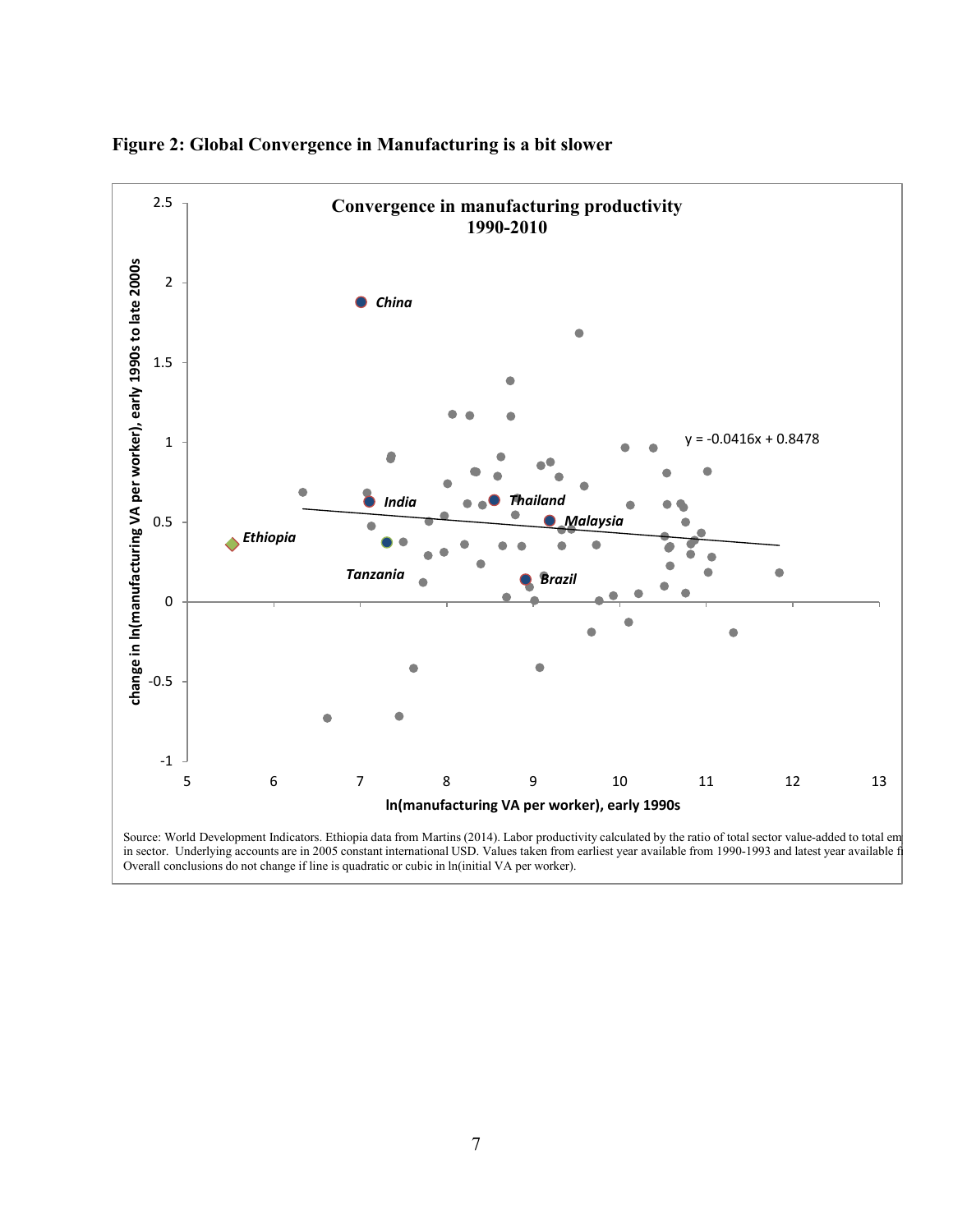

**Figure 3: No Global Growth Convergence in Agriculture**

Africa has about 60% of the world's uncultivated cropland. The sector has the potential to become a major part of the global agricultural value chain through continued expansion of commercial farming onto uncultivated land, shifting some production from grain crops to highervalue crops such as horticulture and biofuels, and by improving the productivity and yields of smallholder finance. However, yields per hectare have been stagnating in much of Africa (Stiglitz, 2013).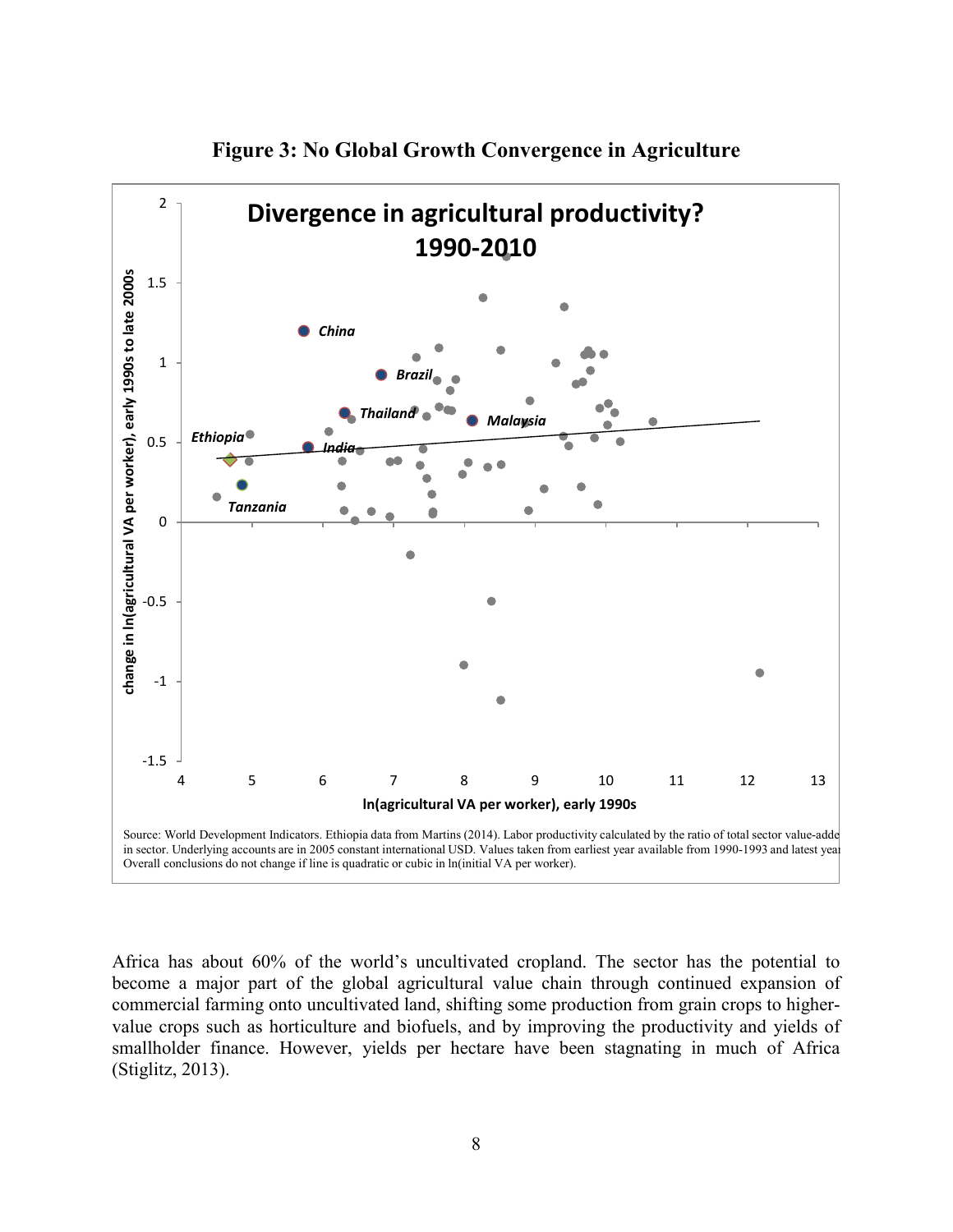## **3. Growth and Structural Transformation**

Although many African countries have been recognized as among the best-performing growth countries, with GDP growing by roughly 10% annually during the last decade (Stiglitz, [2](#page-10-0)013),<sup>2</sup> the popular narrative is that they are "growing rapidly but transforming slowly". As mentioned earlier, in many African economies, manufacturing—the sector that has led rapid development in East Asia—is declining as a share of GDP. The worry is that without a major transformation, Africa's recent growth spurt may soon run out of steam.

Figure 4 compares economic growth rates by sectors in 100 countries during the last two decades. It shows that non-agricultural sectors have grown much faster in low income countries. Both manufacturing and services sectors have experienced faster growth rate than agriculture. Service has experienced the fastest growth rate. This is true for all low income countries, from Ethiopia to Kenya to Zambia. The exception to this trend is China where manufactures have grown much faster than services.



**Figure 4: Service has experienced higher growth rates than manufacturing**

 $\overline{a}$ 

<span id="page-10-0"></span> $^2$  [http://www.theguardian.com/global-development/2013/apr/17/imf-africa-economic-growth-surging;](http://www.theguardian.com/global-development/2013/apr/17/imf-africa-economic-growth-surging) [http://www.mckinsey.com/insights/economic\\_studies/whats\\_driving\\_africas\\_growth;](http://www.mckinsey.com/insights/economic_studies/whats_driving_africas_growth) Radelet (2010) [http://www.cgdev.org/files/1424419\\_file\\_EmergingAfrica\\_FINAL.pdf;](http://www.cgdev.org/files/1424419_file_EmergingAfrica_FINAL.pdf) Leipziger and Yusuf (2012) http://policydialogue.org/files/events/TICAD Africa revised-1 Yusufliepziger.pdf; [http://www.imf.org/external/pubs/ft/survey/so/2010/BOK111610A.htm;](http://www.imf.org/external/pubs/ft/survey/so/2010/BOK111610A.htm) <http://www.imf.org/external/pubs/ft/survey/so/2010/BOK111610A.htm>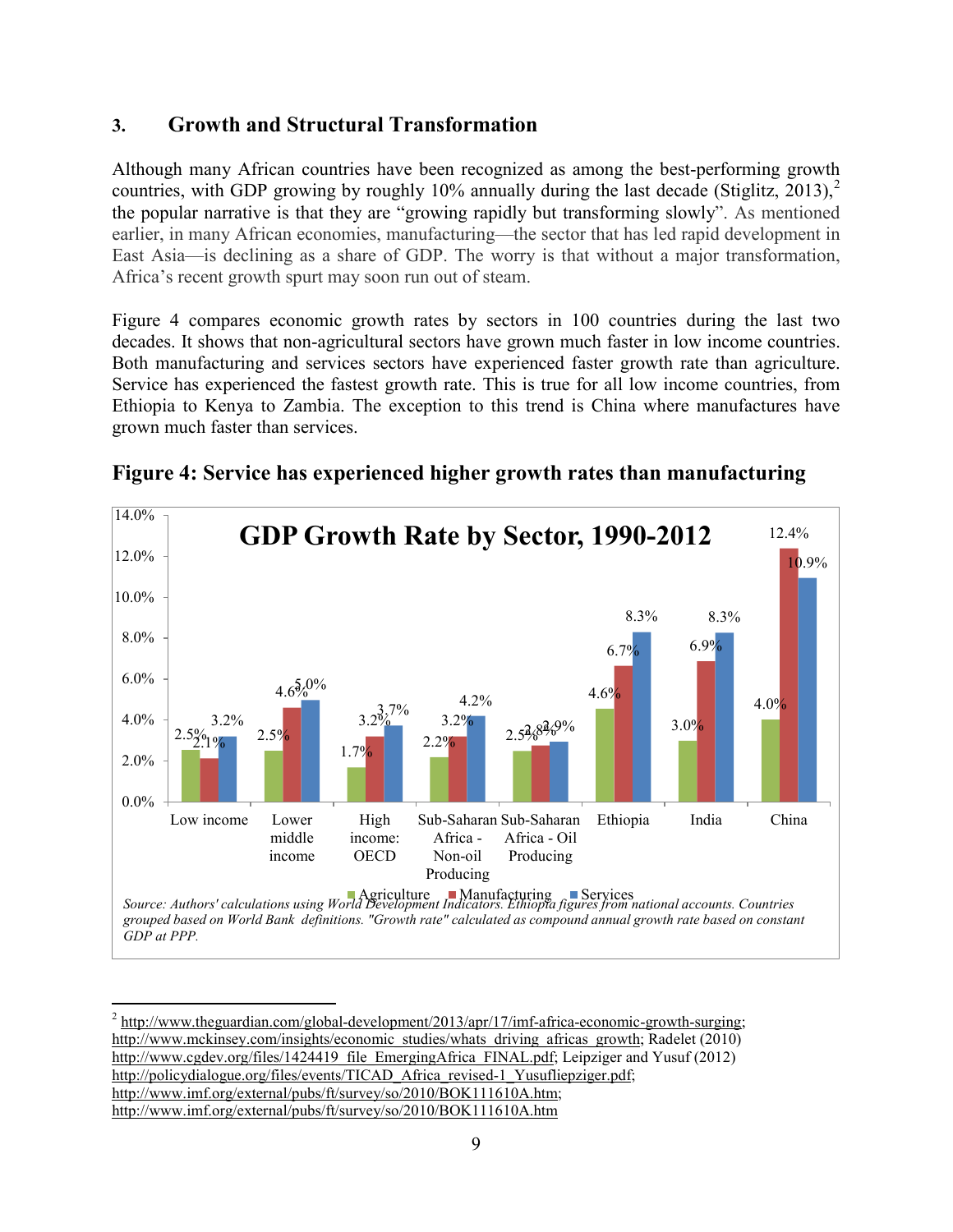

**Figure 5: Service has contributed more to GDP Growth**



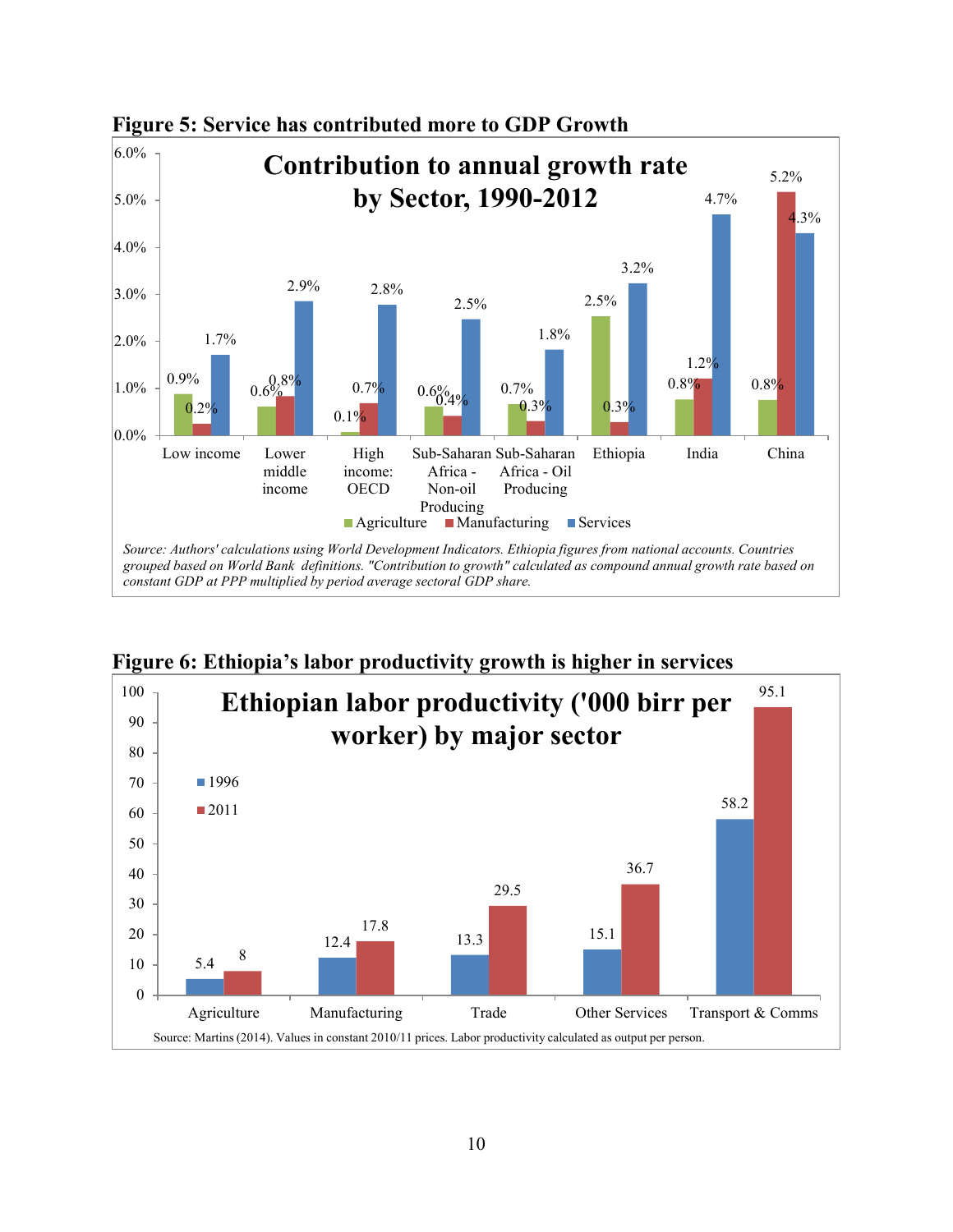Figure 5 compares the contribution of different sectors to growth in low income countries. Services have made the largest contribution to growth in low income countries, just like it has in the high income OECD countries. Indeed, services have made the largest contribution to growth in both developing and developed economies. Once again, China is an exception to this trend.

Figure 6 compares labor productivity in different sectors in Ethiopia, a typical latecomer to development in Africa. Ethiopia's labor productivity has improved in all sectors during the last two decades. It has increased the most in services, like transport and communication which exhibit much higher productivity compared to the manufacturing sector.

Growth occurs as workers and farmers move from traditional, low-productivity sectors (such as agriculture and petty services) to modern factory work and modern services. As this takes place, two things happen. First, the economy's overall productivity increases, because more of its labor force becomes employed in modern sectors. Second, the productivity gap between the traditional and modern parts of the economy shrinks, and dualism gradually diminishes.

## **4. Jobs**

Policy makers around the world have put jobs at the center of the growth debate (WDR 2013). Jobs matter. The financial crisis in 2009 resulted in massive job losses in both developed and developing countries. In developed economies, concerns have remained about a jobless recovery. In developing countries, there is rising concern about jobless industrialization.

Jobless growth is potentially a bigger concern for latecomers to development, which will face a massive demographic dividend, and where millions still need to be moved from low productivity to high productivity activities to eliminate poverty.

Figure 7 compares the relationship in the share of a country's total employment in the industrial sector against its stage of development for some 100 countries (see Subramanian, 2014). This relationship is shown for three different points in time, 1988 (blue), 2000 (green), and 2010 (red). It shows that the job curves in industry have shifted downwards over time. This means that industrial sectors are creating fewer and fewer jobs over time.

Put another way, the point at which de-industrialization begins is happening earlier in the development process. Improvements in technology have made manufacturing much more capital-intensive. This is happening even at the low-quality end of the spectrum (Rodrik, 2012). So the capacity of the manufacturing sector to absorb labor is shrinking over time.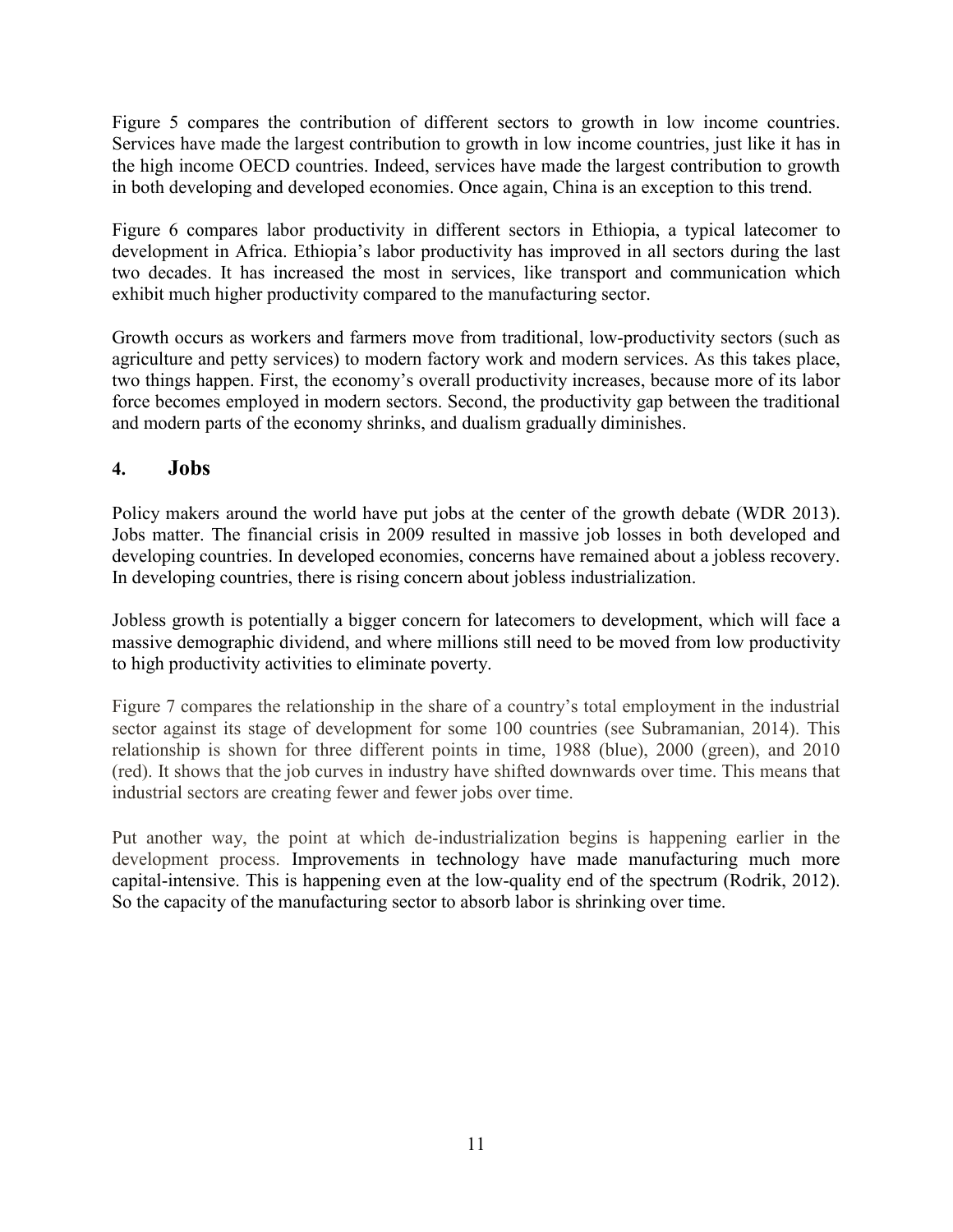



Source: Authors' calculations using WDI. Balanced country panel formed by using latest available data from range. Employment share regressed on ln(GDP per capita, const USD @ PPP) and its square. All definitions based on WDI.



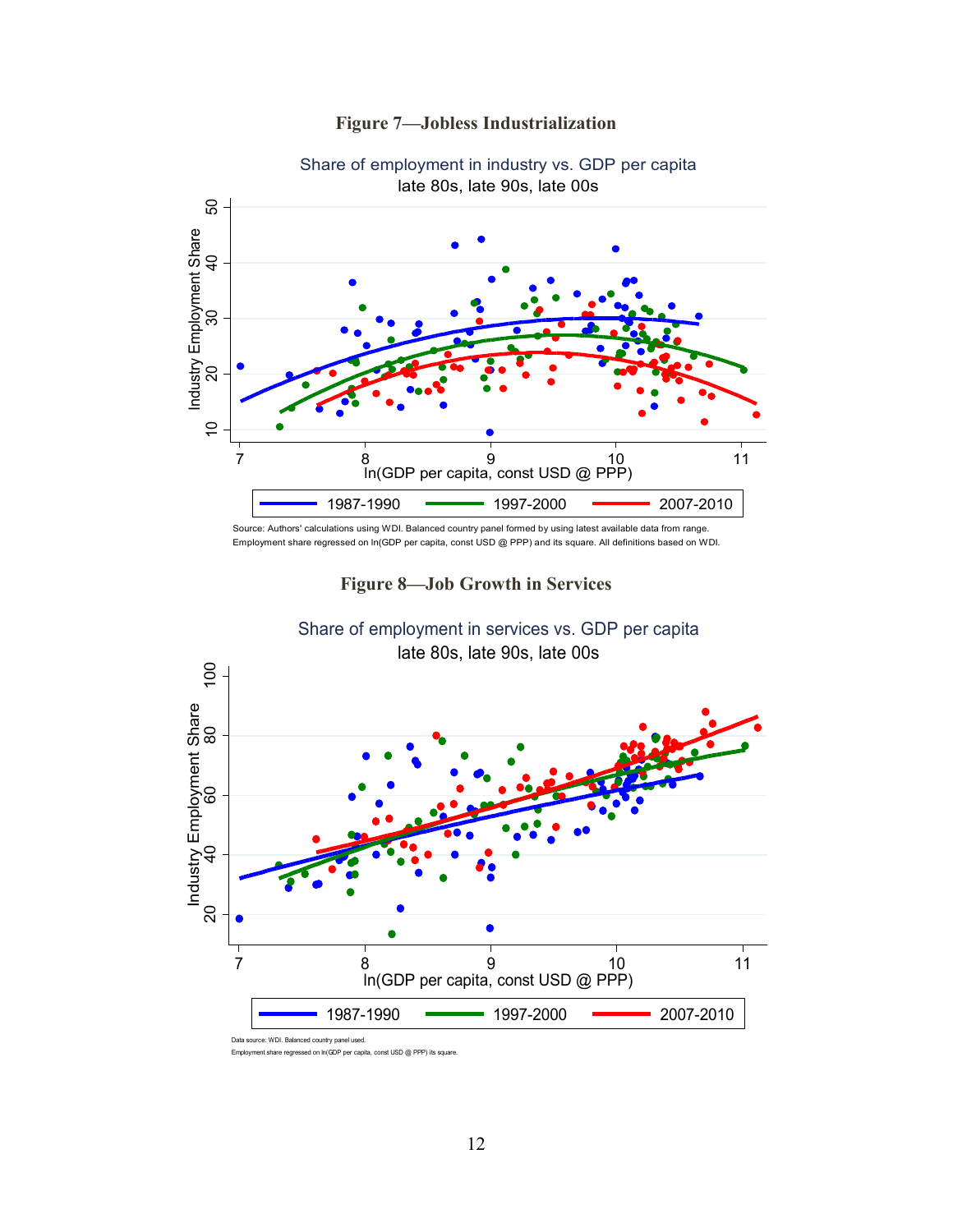

# **Figure 9: Services are creating more jobs than manufacturing**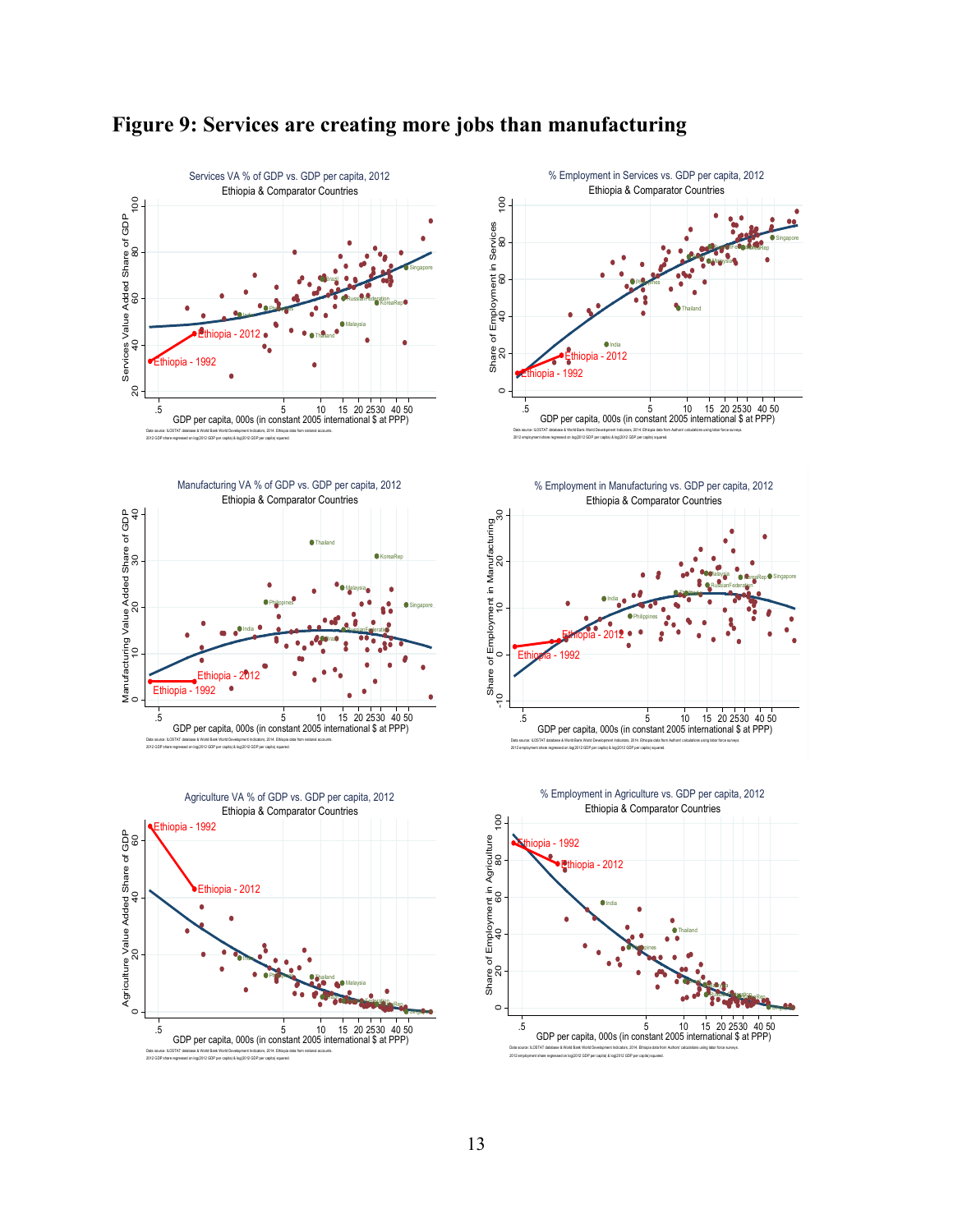Is the service sector also shedding jobs? Not really. Figure 8 shows the relationship between the share of a country's total employment in the service sector against its stage of development for some 100 countries. This relationship is also shown for three different points in time, 1988 (blue), 2000 (green), and 2010 (red). Notice that the service job curves have shifted upwards and outwards over time. This means that services are creating more jobs and also at earlier stage of development. Services are now more dynamic and are absorbing a greater proportion of labor.

In developed and developing countries alike, labor is being shed from both agriculture and manufacturing (see figure 9). Jobs in agriculture are shrinking as expected. That jobs are shrinking in the manufacturing is a new trend. Although the share of agricultural sector in employment has fallen from over 90 percent in 1992 to less than 80 percent in 2012 in a latecomer to development like Ethiopia, it continues to be the dominant source of employment in the country. There is room to shift more labor out of agriculture if the non-agricultural and modern sector can grow faster and absorb more labor.

Because labor productivity growth in developed countries is higher in services than in industry, it implies that the global technology frontier for services is still shifting up, while that for industry has stagnated. At the same time, labor productivity growth in services in low income developing countries has also accelerated, and its growth has outstripped productivity growth in industry.

However, low income countries cannot afford to be a one-trick pony. Thousands of students graduating from universities and colleges have aspirations of not returning to their parents' farms and villages, but instead moving into urban areas, to look for jobs in the modern sector.

Much of Africa has the youngest population in the world, with more than 50% of the population below the age of 25. The median age in Africa is seven years younger than that of South Asia, the next youngest region. Every year for the next decade, some 11 million young people will enter the job market. This demographic dividend offers a tremendous opportunity for Africa to build the skilled workforce that will serve as the engine for the economic transformation. Building a skilled workforce can spur increased economic growth, but not without more entrepreneurs.

# **5. Entrepreneurship**

The role of entrepreneurship in structural transformation, growth and jobs has a long intellectual tradition (Cantillion 1730, Knight 1921, Schumpeter 1942). As Schumpeter said "…the inventor produces ideas, the entrepreneur 'gets things done…..". Although a great deal of productivity growth is spurred by existing firms, new entrepreneurs play a vital role.

As economies undergo structural transformation, existing firms see their productivity decline and their jobs shrink. It is the new firms that tend to be more productive than existing firms and create jobs. Thus, entrepreneurship facilitates a faster pace of structural transformation by shifting resources away from traditional and into modern sectors more efficiently, and by keeping incumbent firms from growing complacent. In a study of 23 OECD countries, Audretsch et al. found that a sustained entrepreneurship rate is essential for economic growth. Similar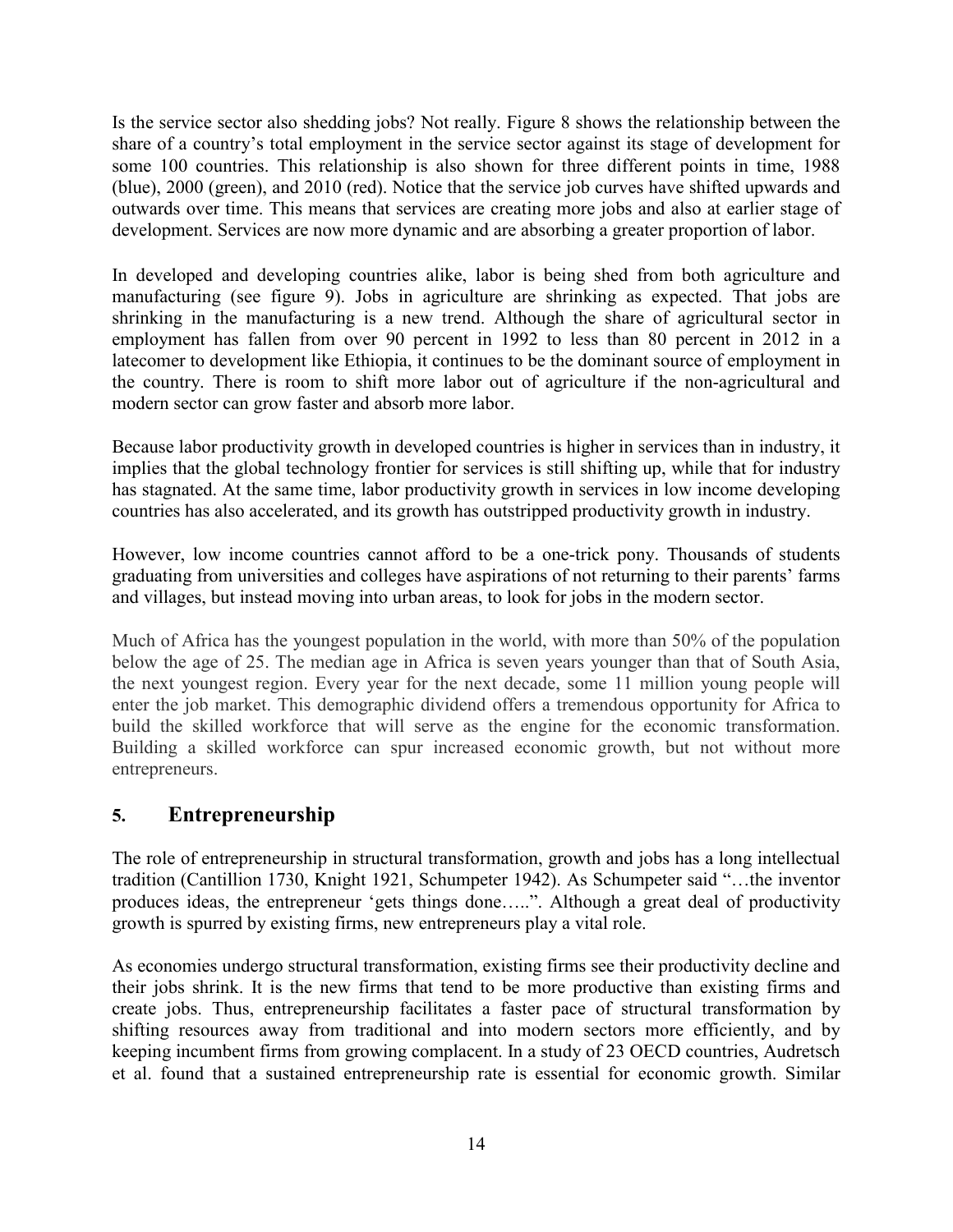evidence has been found for India and other developing economies (**[Who creates jobs? New](http://www.voxeu.org/article/who-creates-jobs-new-evidence-india)  [evidence from India](http://www.voxeu.org/article/who-creates-jobs-new-evidence-india)**).

Figure 10 provides a plot on new business entry density, defined as the number of newly registered corporations per 1,000 working-age people (those ages 15 to 64) for some 100 countries. Ethiopia, Rwanda, and other latecomers to development are at the bottom of this curve. They are substantially behind peer countries in rates of new business entry density, creating 0.03 new registered businesses per 1,000 working age people, compared to a rate of 2.28 in Brazil and 2.17 in Malaysia. In other words, those countries create new businesses at a rate that is orders of magnitude more than in Africa. A key challenge for latecomers to development in Africa will be to promote new business creation and entrepreneurship.



**Figure 10: Africa needs more entrepreneurs to create more jobs**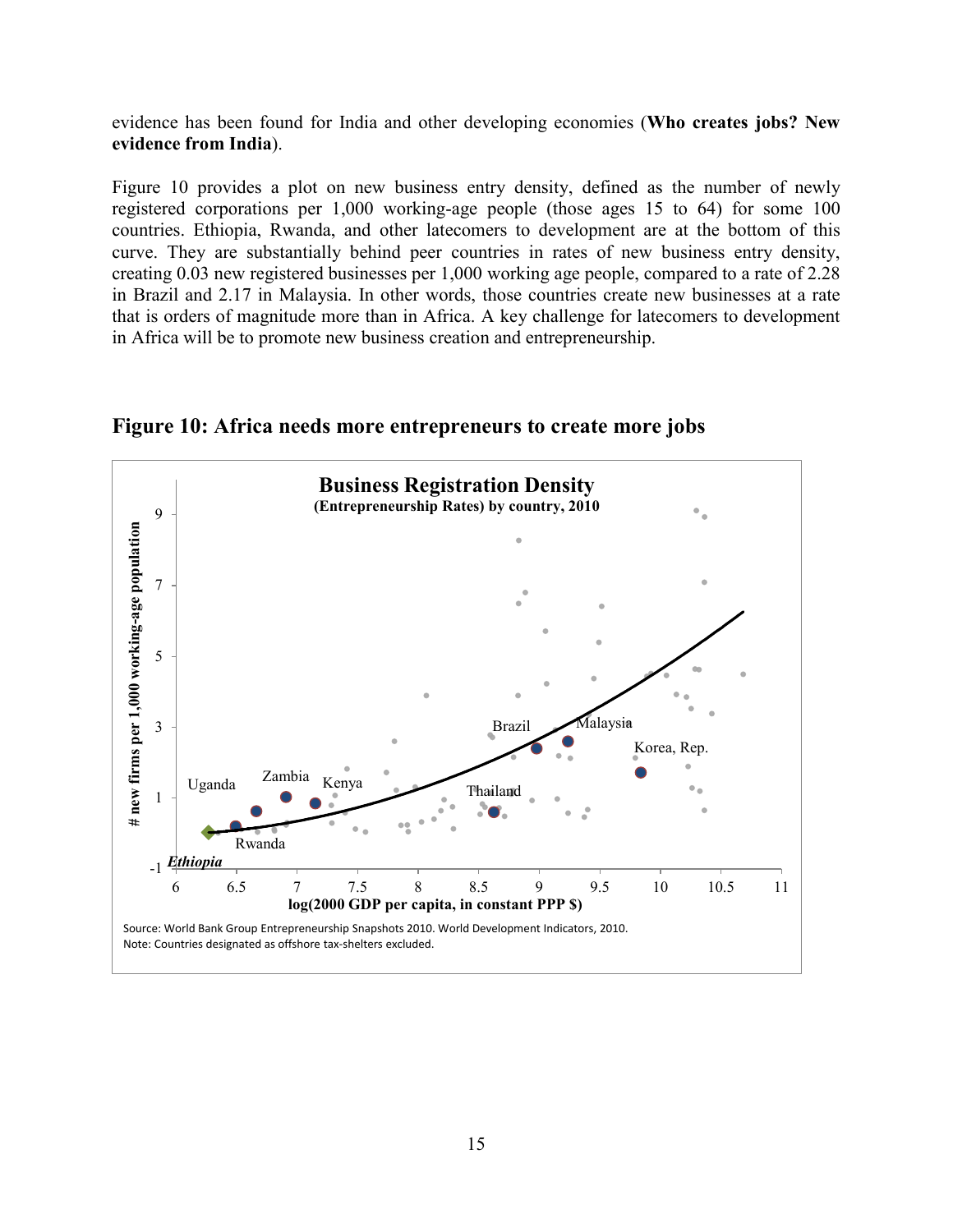While much attention has traditionally been paid to large firms, and their potential to contribute to employment and productivity growth, the focus is shifting away from size and towards the age of firms, particularly to the contributions of young enterprises, and the life cycle of firms. Technology is also changing the landscape for entrepreneurs. The entry of new firms is driving job creation in the US, much of Europe and many developing countries. A strong link has been found between the initial levels of young and small firms and subsequent job growth (Ghani et al, 2011). The policy message is clear: if job creation is a priority, policy makers should focus on promoting entrepreneurship locally. How does one promote entrepreneurship?

Education and physical infrastructure matter greatly for creation of new firms. These patterns are true for manufacturing and services. These relationships are much stronger in developing than in developed economies. So investment in people is an easy call for policymakers. Likewise, local areas must improve their infrastructure – electricity, roads, telecoms, and water/sanitation facilities. Their elasticity is in fact stronger in economic magnitude in developing than in developed economies. Agglomeration economies too operate as strongly for entrants in developing countries as they do in advanced economies. Most strikingly, the importance of the Chinitz effect is concentrated among small entrants.



**Figure 11—Global Convergence in Urbanization**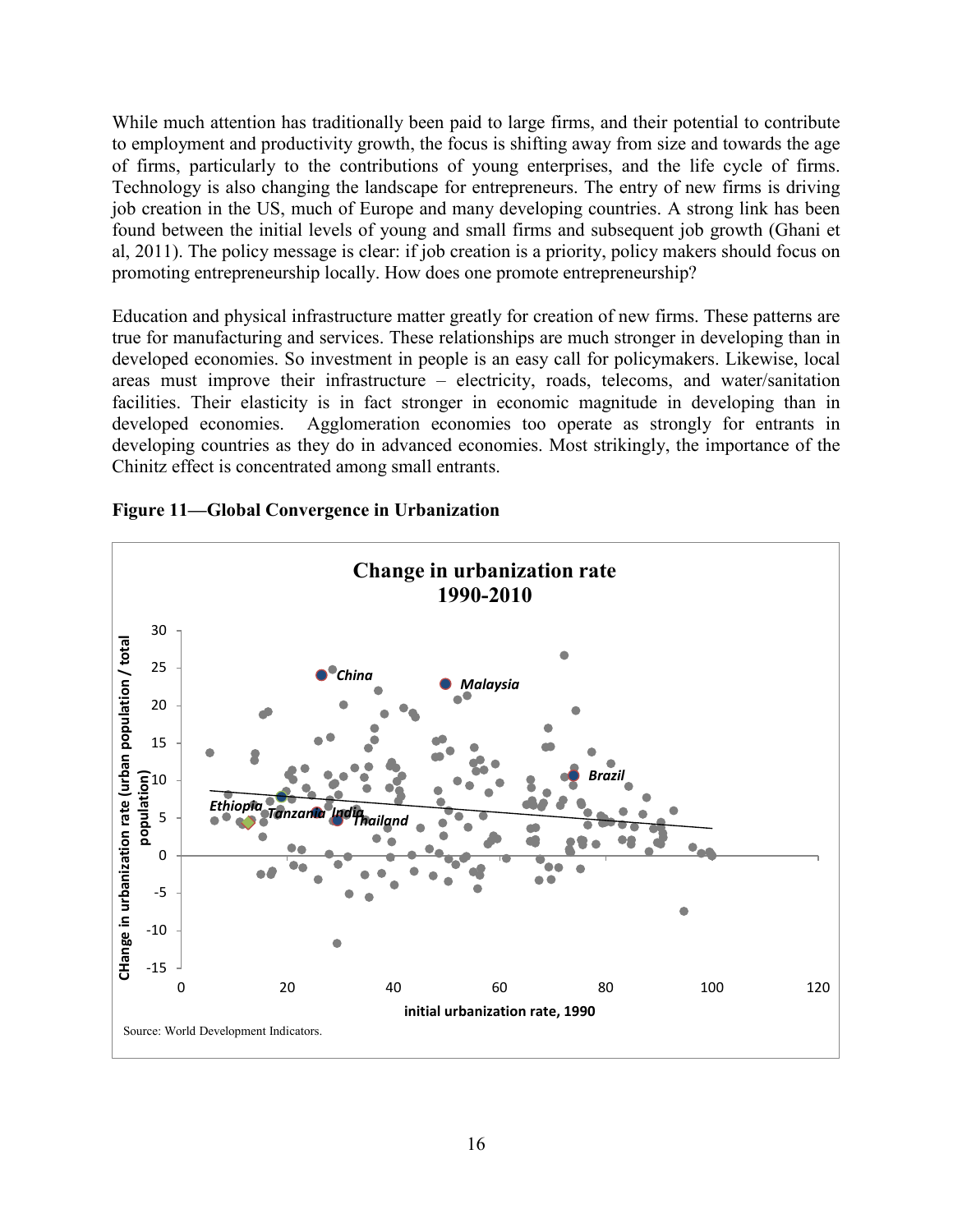Millions of people are expected to move from rural regions into cities in the next two decades. The developing world is experiencing rapid urbanization, with the number of city dwellers set to reach four billion in 2030 – double its 2000 level. In many respects, urbanization is rational. After all, cities are the hubs of prosperity, where more than 80% of global economic activity is concentrated. And their density facilitates the delivery of public services, including education, health care, and basic services. Indeed, as shown in figure 11, low income countries in Africa seem to be urbanizing at a faster pace and there is global convergence in urbanization.

But there are also differences across sectors. Large scale manufacturing establishments, for example, may have broader resources that reduce dependency on local infrastructure and household finance. Likewise, the informal sectors depend less on educated workers than the formal sector, but rely a lot more on city infrastructures. The traded nature of good and services allows more rural settings for firms, and entrepreneurs often seek cheaper environments than the wages and rents associated with high-density areas. While entrepreneurs avoid the high costs of urban areas, they also avoid the most remote areas of in favor of settings that are relatively near large population centers likely to access customers directly or to connect to shipping routes.

Manufacturing and services sectors behave differently with urbanization (Desmet and Rossi-Hansberg 2009). In both the USA and Europe, manufacturing is becoming more equally spread across space, whereas the service sector is becoming increasingly concentrated in medium-sized locations. China too exhibits spatial growth patterns in the service industry more similar to those in the US. In those intermediate places agglomeration economies dominate congestion forces, making them attractive locations for service industries to grow and expand. If the US and Europe provide any guidance, service engines of growth should be its medium-density cities.

There are many policy levers that can be used by policy makers to promote entrepreneurial growth and make cities more competitive (**[What Makes Cities More Competitive?](http://ideas.repec.org/a/wbk/prmecp/ep132.html)** ["World](http://ideas.repec.org/s/wbk/prmecp.html)  Bank - [Economic Premise,](http://ideas.repec.org/s/wbk/prmecp.html) The World Bank, issue 132). Getting the business regulatory environment right is only one part of a private sector policy agenda. In most countries, governments also intervene more directly to try and boost the growth prospects of the private sector through a variety of more activist policies. These policies may be motivated by potential externalities, coordination failures, market failures, or by political demands. Examples of these policies include attempts to link firms with suppliers or buyers in value chains (both domestically and internationally); industrial policies designed to boost particular sectors; extension services to teach new technologies and spur technological adoption; the development of new financial products such as micro-equity and broader insurance products designed to help SMEs overcome the risk inherent in innovative ventures; training programs to improve the skills of workers and managers; policies to promote firms exports as a way to foster job creation; and other efforts to spur entrepreneurship. Such policies are of increased focus as a result of the youth bulge in many developing countries, which has made employment creation the number one policy demand in many countries.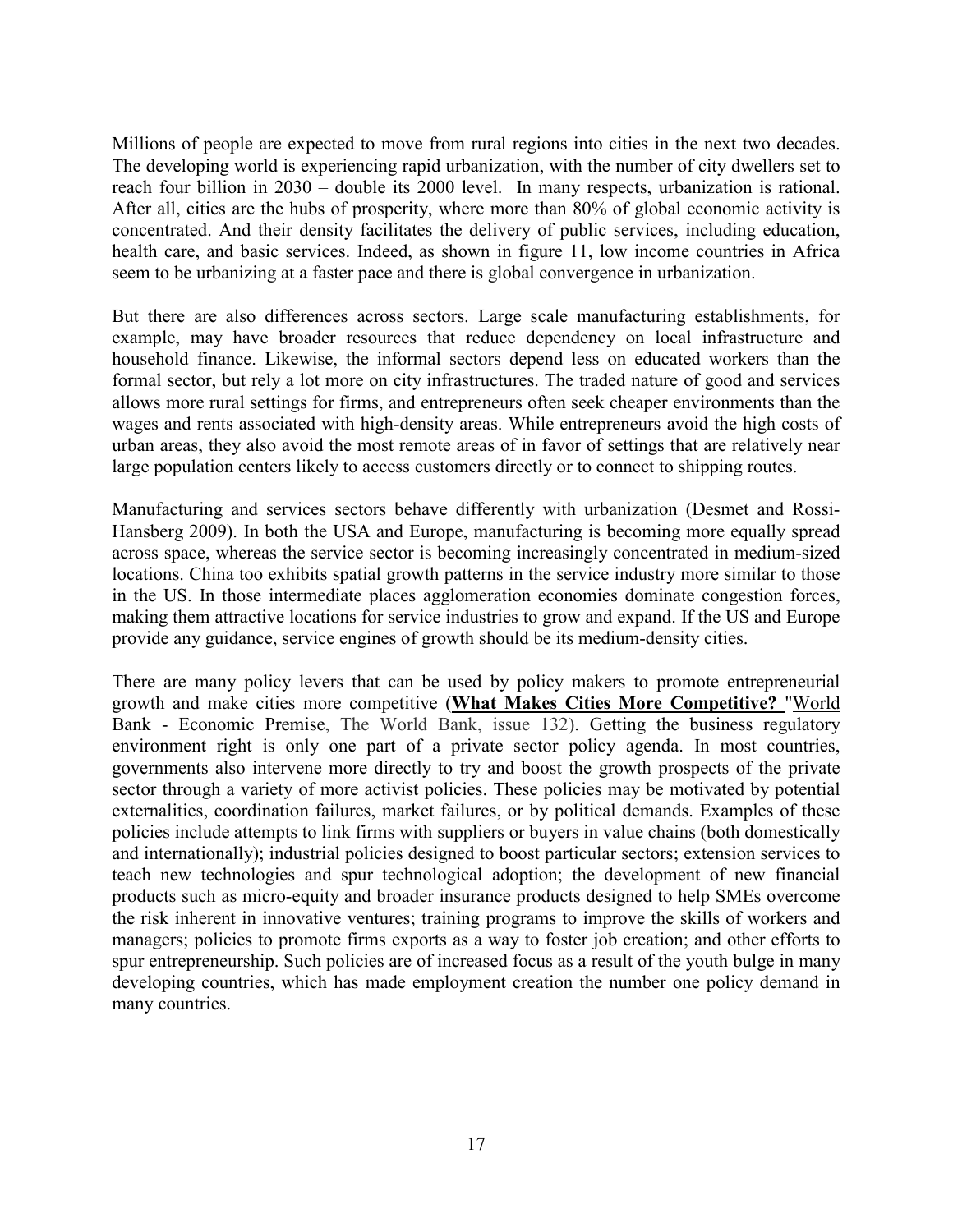### **6. Globalization**

A country's growth/job performance also depends on its trade performance. It provides an important feedback loop for improving productivity, reinforcing competitiveness by increasing competition in the home market, better access to technology and new knowledge, and greater room for specialization and economies of scale. But globalization itself is changing both in terms of outcomes and policy.

The paradox of low income countries is that they appear to be somewhat 'closed' in terms of trade policy, but more 'open' in terms of trade outcomes. Ethiopia, Rwanda and Kenya trade more than a typical country does at its stage of development (see figure 12). Its share of service export has grown robustly. The share of service exports in GDP for them is higher compared to China or oil producing countries in Africa. Implementing a less restrictive and more efficient trading regime is a no brainer.



#### **Figure 12: Service Trade Outcome**

Source: World Bank Services Trade Database (June 2013)

Developing countries now account for more than half of the world's economic activity and more than half of global exports. Manufacturing industry's share in global trade has declined, while the share of services has increased. Services are the fastest growing component of trade, but they remain the poor relation of globalization; even agriculture, which accounts for 7% of international trade, receives closer consideration. And yet, services are at the very heart of value chains, because the provision of industrial or commercial services, such as information technology (IT) and factoring, marketing,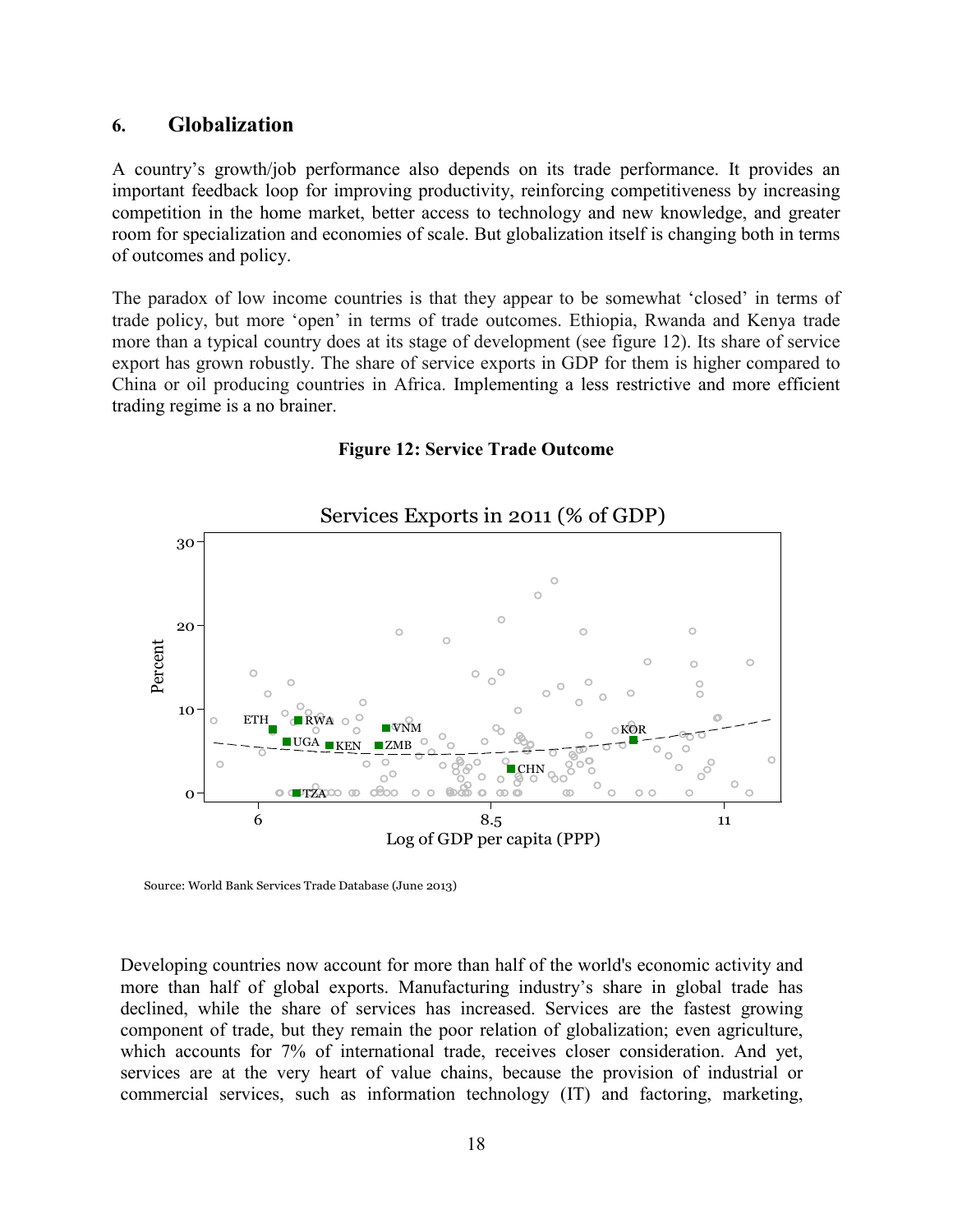logistics, assembly and distribution, after-sales service and so forth, is often sub-contracted globally and nationally.

Global trade policy is also changing in terms of the obstacles trade faces. Tariffs and nontariff contingency measures – including antidumping duties and safeguards – traditionally formed the principal barrier to trade. They were the focus of international trade negotiations, but in recent years, so-called non-tariff measures – such as technical standards, health and safety requirements, and services regulations – have loomed ever larger (Lamy, 2013). With the expansion of global production sharing, product and process standards are becoming increasingly relevant in linking various stages of global value chains.

## **7. Poverty Reduction**

Can a service led growth reduce poverty? Data suggests that poverty decline with service growth can be as fast as in manufacturing, and much faster than in agriculture, mining and quarrying. So a fast pace of poverty reduction is associated with growth in services. Indeed, the last decade has witnessed strong economic growth led by servicers and steady poverty reduction. However, poverty remains high in most low income countries, and ending extreme poverty requires maintaining consistently high growth and a strong ability to convert this growth into poverty reduction.

# **8. Conclusion**

So what kind of a growth strategy is appropriate for the late comers to development? Should they wait for their turn after the East Asian Tigers have become less competitive? Or should they follow the unconventional development path, and take advantage of services?

There is no easy answer to what is an appropriate growth model for low income countries. It will be shaped by many factors, and it will be country specific. Most countries will have one chance to get it right. And there is no "one size fits all" growth recipe.

The growth landscape in Africa is still evolving. This landscape will be shaped by many policy levers. The conventional policy prescription to reduce bureaucratic red tape, and facilitate foreign investment applies to the Lions in Africa just like they applied to the East Asian Tigers.

But the latecomers to development need much more. The Lions of Africa should also draw upon other levers including demographic dividend, smarter urbanization, more investments in education and infrastructure, and inclusive and more modern institutions. Indeed they are already doing it. A broader set of initiatives will help to reduce coordination failures, government failures and market failures. Ideally, the focus ought to be not on policy best practices but on policy best matches with institutional capabilities. Of course, no policy is failure proof.

Low income countries will benefit from a demographic dividend which is associated with increased supply of labor, more savings and investments, technological progress, and growth,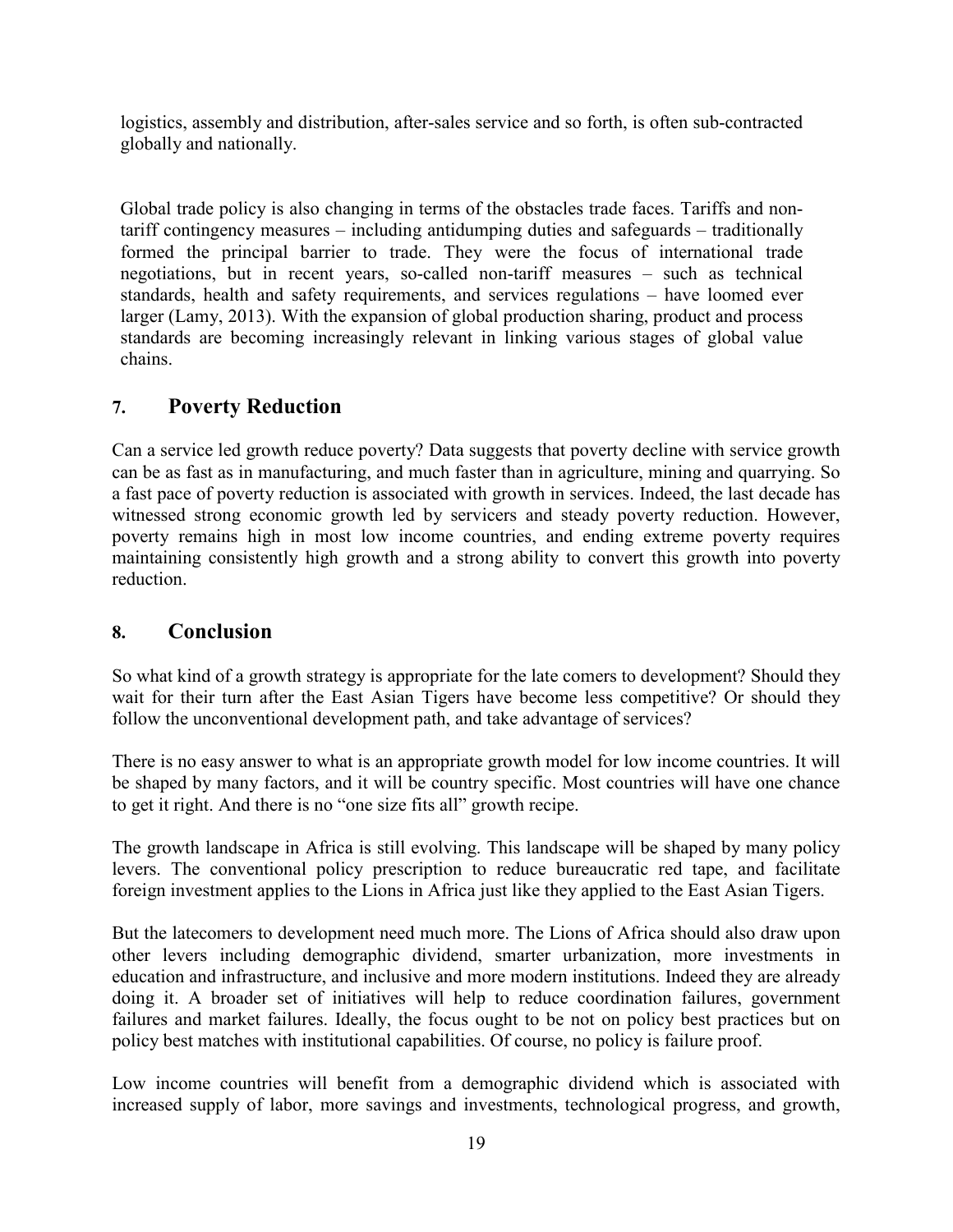although these benefits are not automatic. The East Asian Tigers had a much higher ratio of working age to non-working age people at the time of their industrialization take-off. The demographic dividend has already matured in East Asia. It is still to materialize in Africa.

Smart urbanization is also associated with structural transformation that shifts people and resources from traditional to modern sectors, be they in manufacturing or services. Cities generate the majority of new jobs, a process that could drive several fold increase in per capita incomes. Low income countries have experienced the highest urbanization growth rate in the world, but they also face many challenges.

Any growth model in low income countries need to address three major constraints: (a) infrastructure, (b) entrepreneurship and (c) education and technical skills. The infrastructure in low income countries has seriously lagged behind that of other developing regions, and the gap has widened over time. Moreover, because of their small scale and limited competition, infrastructure services in low income countries in Africa are typically several times more expensive than those in other parts of the developing world such as East Asia. This is a big cost disadvantage and is one of the obstacles to sustain high growth in low income countries. Infrastructure deficit issue has been further compounded by stabilization efforts to reduce fiscal deficits. As it is much harder to reduce current expenditures than it is to reduce expenditure on infrastructure, the bulk of adjustment has been consequently borne by the latter. The region needs to spend around 15 percent of its GDP on infrastructure (Bevan, WIDER Working Paper [Aid, Fiscal Policy, Climate Change, and Growth\)](http://www.wider.unu.edu/publications/working-papers/2012/en_GB/wp2012-077/).

Both human and physical infrastructure matter greatly*.* This is true for manufacturing and services. These relationships are much stronger in developing countries than that found in developed economies. An entrepreneurial foundation that provides for local growth and regeneration is essential for long-term success and prosperity.

The skill content of both manufacturing and services sectors has increased over time (Eichengreen and Gupta, 2011). It is not as if manufacturing employs only unskilled labor while modern services employ only highly-skilled labor. Unless more investments are made in education, skill shortages are likely to become an increasingly important constraint to growth and jobs.

Given that most jobs are created by new, young and usually small enterprises, creating a positive overall business environment is critical to unleashing their potential, improving their productivity and facilitating their transition from informal-to-formal status. Informal sector, historically neglected in most low income countries, deserves much more attention from policy makers. Even as modern wage jobs multiply, the informal sector will remain Africa's biggest "employer" in the near future. Millions of informal and small enterprises do not have bank accounts or a credit history. Improving registration, licensing, and trade logistics seems to be of particular importance. Entrepreneurship and technical skills development and technology upgrading are critical for rapid expansion of all firms, regardless of their size and sector.

The promise of the service revolution is that latecomers to development need not wait to get started with rapid development. There is a new boat that the latecomers can take. Unlike the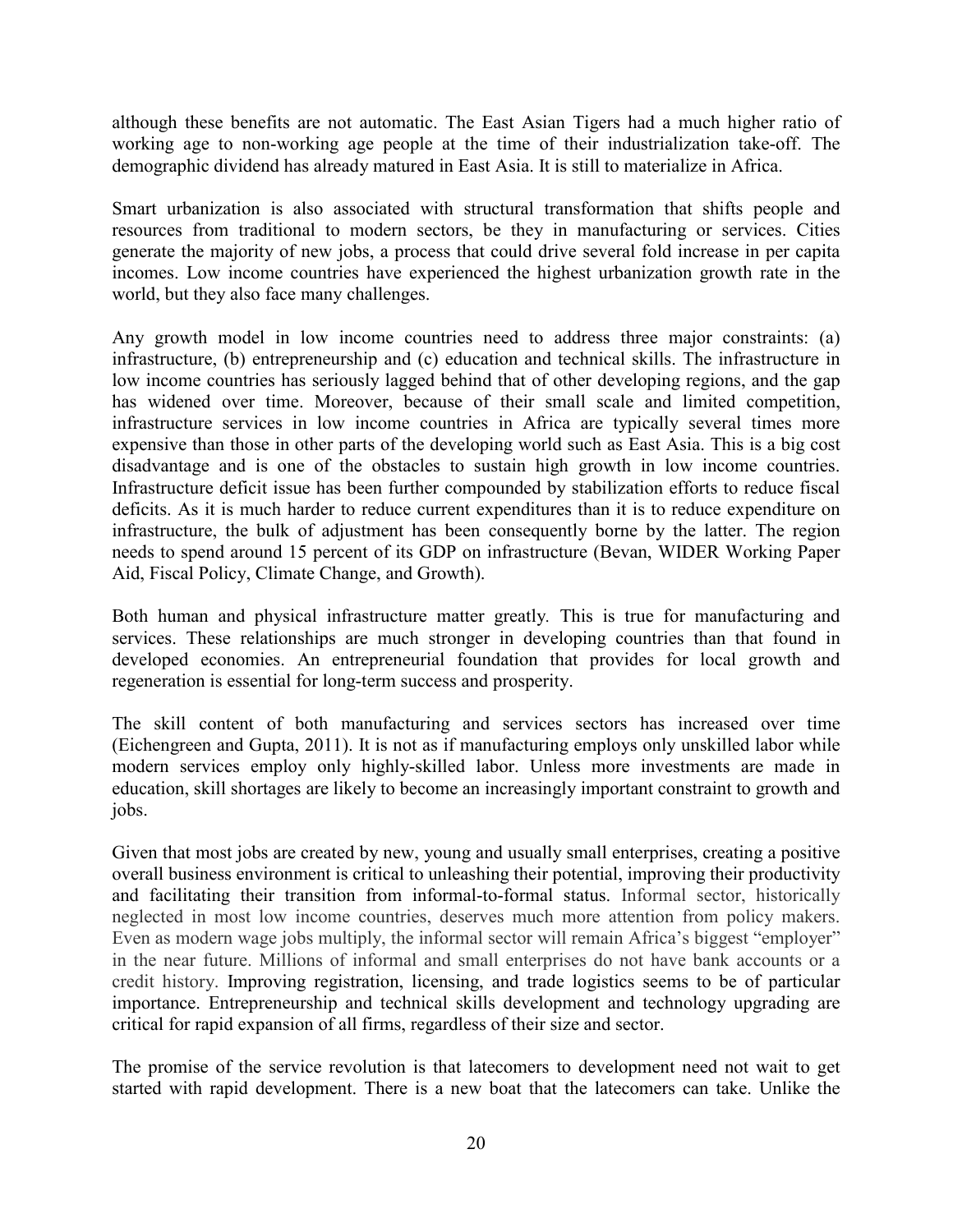goods sector, where developing countries already have a large market share, making it difficult for new entrants to become large-scale exporters, services appear to be steadily expanding, with catch-up opportunities continuing to rise, and entry for all.

The globalization of service provides alternative opportunities for low income countries to find niches, beyond manufacturing, where they can specialize, scale up and achieve explosive growth, just like the East Asian Tigers did. A service led growth can be sustained because the current globalization of services is only the tip of the iceberg, and service is the largest sector in the world, accounting for more than 70 percent of global output. The Lions of Africa can sustain can sustain service-led growth because there is enormous space for catching up and convergence. Nevertheless, it is tricky to identify the best growth escalators for the latecomers to development, as there is still so much more that we still do not know and understand.

# **Reference**

AfDB, OECD, UNDP and ECA (2013) *African Economic Outlook 2013: Structural Transformation and Natural Resources*, African Development Bank, Organisation for Economic Co-operation and Development, United Nations Development Programme and Economic Commission for Africa.

Acemoglu, Daron. 2002. "Technical Change, Inequality, and the Labor Market." *Journal of Economic Literature* 40 (1): 7–72.

Acemoglu, Daron, and David Autor. 2011. "Skills, Tasks and Technologies: Implications for Employment and Earnings." In *Handbook of Labor Economics*, Vol. 4, Part B, edited by Orley Ashenfelter and David Card, 1043–1171. Amsterdam: Elsevier.

Acemoglu, Daron, David H. Autor, and David Lyle. 2004. "Women, War, and Wages: The Effect of Female Labor Supply on the Wage Structure at Midcentury." *Journal of Political Economy* 112 (3): 497–551.

Autor, David, and David Dorn. 2009. "This Job Is 'Getting Old': Measuring Changes in Job Opportunities Using Occupational Age Structure." *American Economic Review* 99 (2): 45–51.\

Autor, David H., and David Dorn. 2013. "The Growth of Low-Skill Service Jobs and the Polarization of the US Labor Market: Dataset." *American Economic Review*. ttp://dx.doi.org/10.1257/

Acemoglu, Daron, Simon Johnson, and James Robinson. 2003. "An African Success: Botswana." In *In Search of Prosperity: Analytical Narratives on Economic Growth*, ed. Dani Rodrik. Princeton, NJ: Princeton University Press.

Allen, Franklin, Elena Carletti, Jun Qian, and Patricio Valenzuela. 2013. "Growth, Finance, and Crises." Paper prepared for the Global Citizen Foundation project on "Towards a Better Global Economy."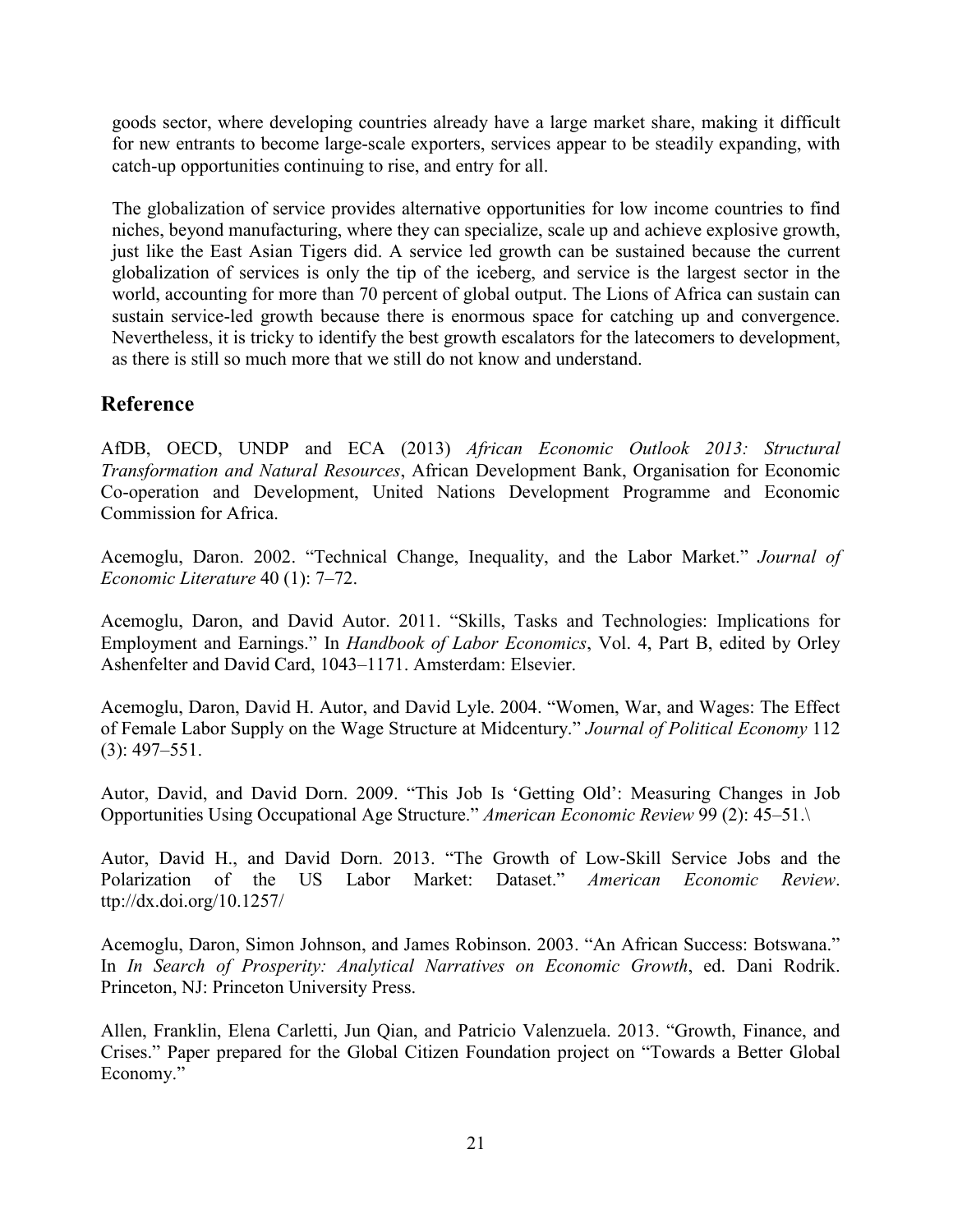Bartel, Ann, Casey Ichniowski, and Kathryn Shaw. 2007. "How Does Information Technology Affect Productivity? Plant-Level Comparisons of Product Innovation, Process Improvement, and Worker Skills." *Quarterly Journal of Economics* 122 (4): 1721–58.

Baumol, William J. 1967. "Macroeconomics of Unbalanced Growth: The Anatomy of Urban Crisis." *American Economic Review* 57 (3) 415–26.

Beaudry, Paul, Mark Doms, and Ethan Lewis. 2010. "Should the Personal Computer Be Considered a Technological Revolution? Evidence from U.S. Metropolitan Areas." *Journal of Political Economy* 118 (5): 988–1036.

Blinder, Alan S (2006), ["Offshoring: The Next Industrial Revolution?"](http://www.foreignaffairs.com/articles/61514/alan-s-blinder/offshoring-the-next-industrial-revolution), *Foreign Affairs* 85(2):113-128.

Blinder, Alan S. 2009. "How Many US Jobs Might Be Offshorable?" *World Economics* 10 (2): 41–78.

Blinder, Alan S., and Alan B. Krueger. 2013. "Alternative Measures of Offshorability: A Survey Approach." *Journal of Labor Economics* 31 (2): S97–S128.

Baldwin, Richard. 2011. "Trade and Industrialization after Globalization's 2nd Unbundling: How Building and Joining a Supply Chain are Different and Why It Matters." NBER Working Paper 17716, National Bureau of Economic Research, Cambridge, MA.

Barro, Robert J. 2012 "Convergence and Modernization Revisited." NBER Working Paper No. 18295, National Bureau of Economic Research, Cambridge, MA.

Battaile, Bill; Chisik, Richard; Onder, Harun, 2014, Services, inequality, and the dutch disease, [Policy Research working paper ; no. WPS 6966](http://intranet.worldbank.org/servlet/main?pagePK=64165883&piPK=64162626&theSitePK=469233&colTitle=Policy%20Research%20working%20paper%20;%20no.%20WPS%206966&ImgPagePK=ERR--1&siteName=INTRESEACRHMODEL&menuPK=64216089&callBack=)

Behrman, Jere R., and Hans-Peter Kohler. 2013. "Quantity, Quality, and Mobility of Population." paper prepared for the Global Citizen Foundation project on "Towards a Better Global Economy."

Bourguignon, François, and Christian Morrisson. 2002. "Inequality among World Citizens: 1820– 1992." *American Economic Review* 92(4): 727–44.

Bhagwati, Jagdish N (1984), ["Splintering and Disembodiment of Services and Developing](http://www3.interscience.wiley.com/journal/119533007/abstract?CRETRY=1&SRETRY=0)  [Nations"](http://www3.interscience.wiley.com/journal/119533007/abstract?CRETRY=1&SRETRY=0), *The World Economy*, 7:133-144.

Bloom, David E., and Jeffrey G. Williamson. 1998, 'Demographic Transitions and Economic Miracles in Emerging Asia', World Bank Economic Review, vol. 12, no. 3, pp. 419–55.

Commission on Growth and Development. 2007. *The Growth Report: Strategies for Sustained Growth and Inclusive Development*. Washington, DC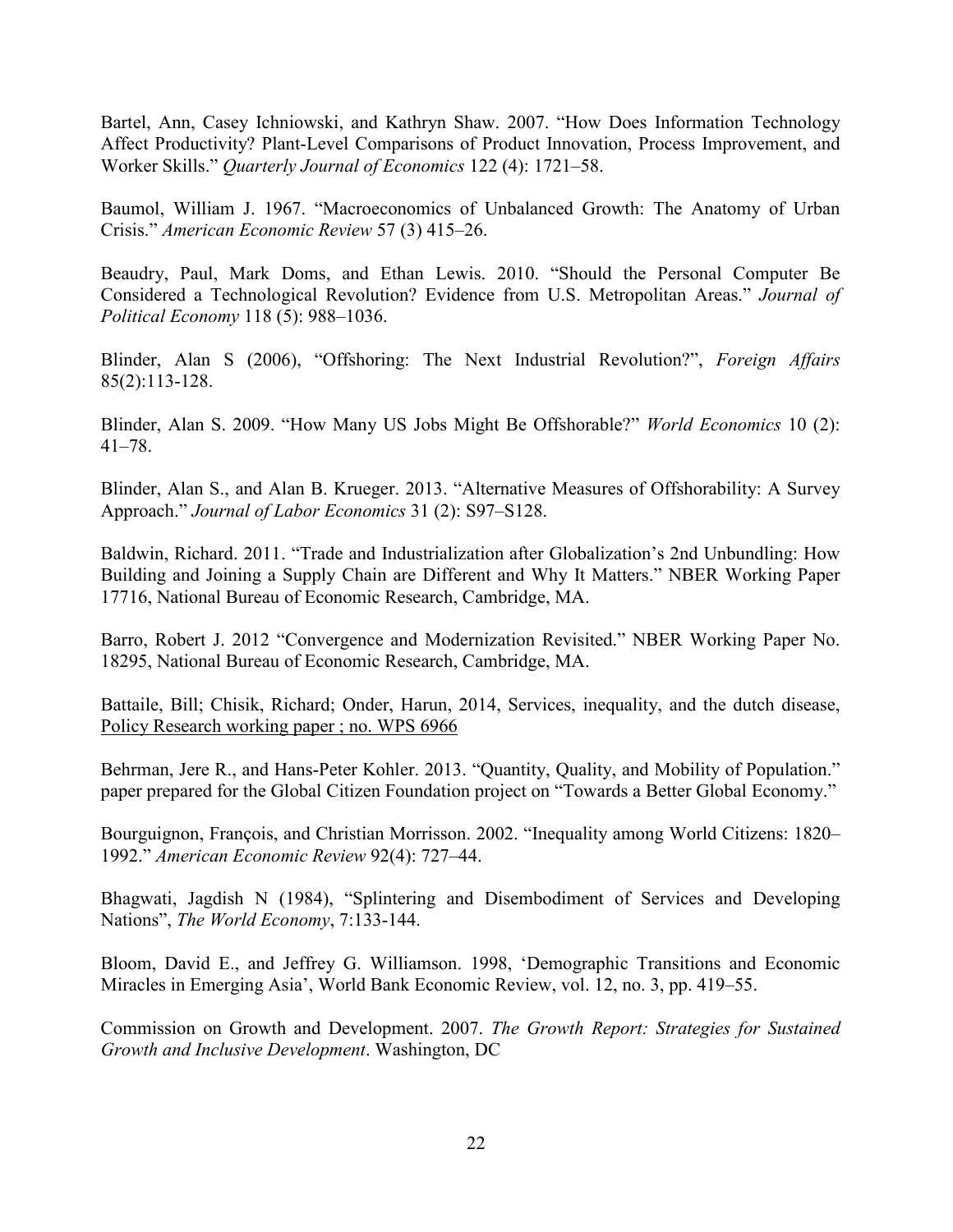Diop, M., 2014, speech at the 2014 NYU Africa Economic Forum: "The African Gold Rush" (April 26, 2014)

[Eichengreen](http://www.nber.org/people/barry_eichengreen) Barry and [Poonam Gupta,](http://www.nber.org/people/pgupta) 2011, The Service Sector as India's Road to Economic Growth

Flaaen, Aaron & Ghani, Ejaz & Mishra, Saurabh, 2013. "**[How to avoid middle income traps ?](http://ideas.repec.org/p/wbk/wbrwps/6427.html)  [evidence from Malaysia](http://ideas.repec.org/p/wbk/wbrwps/6427.html)**,["Policy Research Working Paper Series](http://ideas.repec.org/s/wbk/wbrwps.html) 6427, The World Bank.

Feenstra, Robert C., and Gordon H. Hanson. 1999. "The Impact of Outsourcing and High-Technology Capital on Wages: Estimates for the United States, 1979–1990." *Quarterly Journal of Economics* 114 (3): 907–40.

Glaeser, Edward and Abha Joshi-Ghani, 2013, Economic Premise, [Rethinking Cities: Toward](http://econpapers.repec.org/article/wbkprmecp/ep126.htm)  [Shared Prosperity](http://econpapers.repec.org/article/wbkprmecp/ep126.htm)

Glaeser, Edward L., Rafael La Porta, Florencio Lopez-de-Silanes, and Andrei Shleifer. 2004. "Do Institutions Cause Growth?" *Journal of Economic Growth* 9(3): 271–303.

Ghani, Ejaz (ed.), 2010. "**[The Service Revolution in South Asia](http://ideas.repec.org/b/oxp/obooks/9780198065111.html)**,["OUP Catalogue,](http://ideas.repec.org/s/oxp/obooks.html) Oxford University Press, number 9780198065111.

Ghani, Ejaz & Kharas, Homi, 2010. "**[The Service Revolution](http://ideas.repec.org/a/wbk/prmecp/ep14.html)**,"World Bank - [Economic Premise,](http://ideas.repec.org/s/wbk/prmecp.html) The World Bank, issue 14, pages 1-5, May.

Ghani, Ejaz & Kerr, William R. & O'Connell, Stephen D, 2011. "**[Who Creates Jobs?](http://ideas.repec.org/a/wbk/prmecp/ep70.html)**,["World](http://ideas.repec.org/s/wbk/prmecp.html) Bank - [Economic Premise,](http://ideas.repec.org/s/wbk/prmecp.html) The World Bank, issue 70, pages 1-7, November.

Ghani, Ejaz, 2012. "**[Service with a Smile](http://ideas.repec.org/a/wbk/prmecp/ep96.html)**,"World Bank - [Economic Premise,](http://ideas.repec.org/s/wbk/prmecp.html) The World Bank, issue 96, pages 1-6, November.

Grossman, Gene M., and Esteban Rossi-Hansberg. 2008. "Trading Tasks: A Simple Theory of Offshoring." *American Economic Review* 98 (5): 1978–97.

Grünfeld, Leo A and Andres Moxnes (2003), "The Intangible Globalisation: Explaining the Patterns of International Trade in Services", Discussion Paper No.657, Norwegian Institute of International Affairs.

Hausmann, Ricardo, and Dani Rodrik. 2005. "Self-Discovery in a Development Strategy for El Salvador." *Economia: Journal of the Latin American and Caribbean Economic Association*, 6(1): 43–102.

Hausmann, Ricardo, Jason Hwang, and Dani Rodrik (2007), ["What You Export Matters"](http://ideas.repec.org/a/kap/jecgro/v12y2007i1p1-25.html), *Journal of Economic Growth*, 12(1):1-25.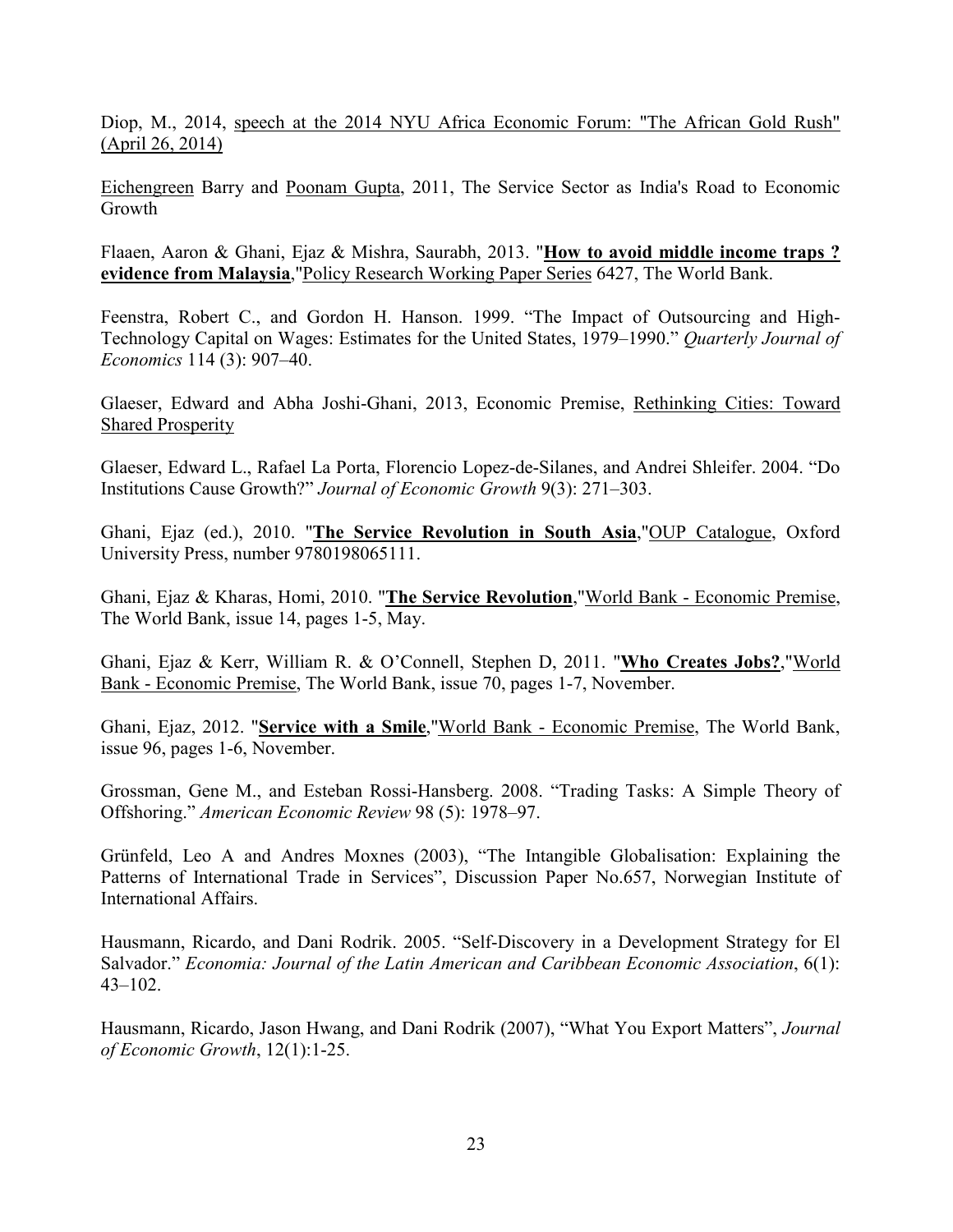Hidalgo, Cesar A., and Ricardo Hausmann. 2009. "The Building Blocks of Economic Complexity." CID Working Paper 186, Center for International Development, Harvard University, Cambridge, MA.

Imbs, Jean, and Romain Wacziarg. 2003. "Stages of Diversification." *American Economic Review*  93(1): 63–86. 57

Jensen, J. Bradford, and Lori G. Kletzer. 2010. "Measuring Tradable Services and the Task Content of Offshorable Services Jobs." In *Labor in the New Economy*, edited by Katharine G. Abraham, James R. Spletzer, and Michael J. Harper, 309–35. Chicago: University of Chicago Press

Kharas, Homi, 2014, Depth in Africa's Transformation, World Bank Blog on Future of Development

Lamy, P (2013), *[The Geneva Consensus: Making Trade Work For All](http://www.cambridge.org/gb/academic/subjects/law/international-trade-law/geneva-consensus-making-trade-work-all)*, Cambridge University Press

Pack, Howard. 2009, 'Should South Asia Emulate East Asian Tigers?', in Ejaz Ghani and Sadiq Ahmed, eds, Accelerating *Growth and Job Creation in South Asia*, OUP.

McKinsey Global Institute (2010), "Lions on the move: The progress and potential of African economies", June.

McKinsey Global Institute (2012), "Africa at work: Job creation and inclusive growth", August

McKinsey (2012), "The rise of the African consumer", McKinsey's Africa Consumer Insights Centre, November

McMillan, M. and D. Rodrik (2011) 'Globalization, Structural Change, and Productivity Growth', NBER Working Paper 17143, National Bureau of Economic Research.

Martinez, Marcelo, and Montfort Mlachila, 2013. "The Quality of the Recent High-Growth Episode in Sub-Saharan Africa." IMF Working Paper 13/53, February 26, International Monetary Fund, Washington, DC.

McMillan, Margaret S. 2013. "The Changing Structure of Africa's Economies." Background paper for *The African Economic Outlook 2013*, African Development Bank.

Panagaria, Arvind, 2011, Thinking Clearly About Governance, The Economic Times, Jan 26

Rodrik, Dani. 1996. "Coordination Failures and Government Policy: A Model with Applications to East Asia and Eastern Europe." *Journal of International Economics* 40(1–2): 1–22.

———. 2008. "Normalizing Industrial Policy." Commission on Growth and Development Working Paper No. 3, Washington, Washington, DC.